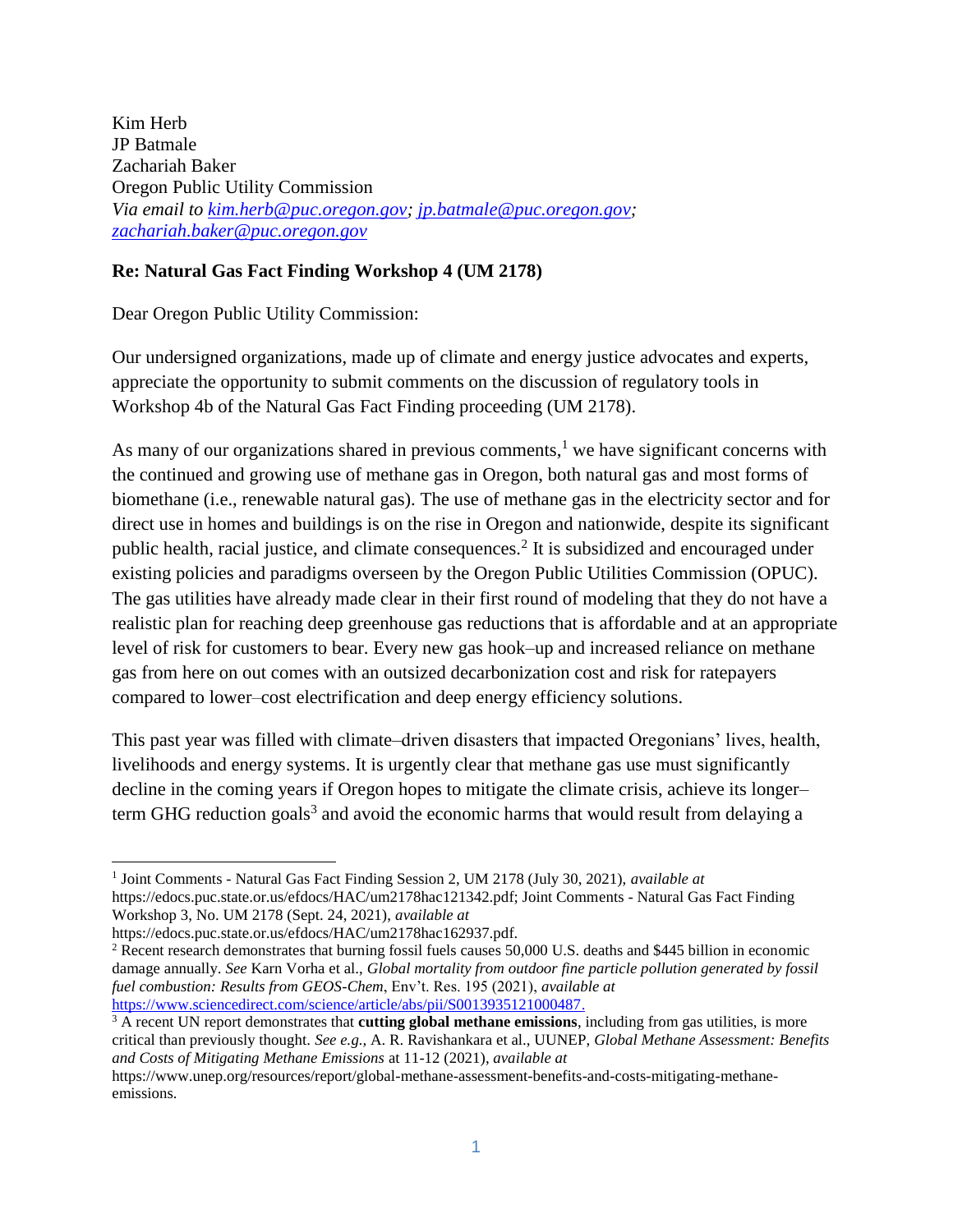clean energy transition any further. Fortunately, electrifying buildings is an increasingly affordable option for Oregonians and, as a result of HB 2021, will be primarily powered by clean electricity in the coming years, thereby dramatically lowering emissions from heating buildings today.

As this Natural Gas Fact Finding proceeding (UM 2178) begins to wind down, and as the OPUC considers regulatory tools to mitigate customer bill impacts, we urge Commissioners to do everything in their authority to support a just and equitable transition off of fossil fuels and onto clean–powered electricity. We hope Commissioners will do so urgently while protecting ratepayers' best interests—including access to affordable energy and avoidance of stranded assets and ballooning infrastructure costs. **Ultimately, it is critical that throughout and after this specific proceeding, the OPUC takes responsibility for driving the transition away from methane gas and on to cleaner and healthier electric resources to best serve the public interest.** 

We are past a time when we can afford to just passively study the problem of growing gas reliance, hook–ups, and infrastructure in Oregon. This is a critical decade when we need to drastically cut fossil fuel reliance and greenhouse gas emissions in our state and world. It is time for urgent action directed by the OPUC to ensure our energy system is on track to be climate– resilient, energy–smart, equitable, affordable, reliable, and fossil–free.

## **Specifically, the OPUC should immediately do the following:**

- 1. Update gas utilities' Integrated Resource Planning (IRP) Guidelines so that the risk of continued and expanded investments in gas infrastructure, including renewable natural gas, is shouldered by shareholders rather than customers.
- 2. Lower barriers to electrification and energy efficiency immediately, while eliminating incentives for new gas infrastructure and urgently phasing out incentives for gas appliances.
- 3. Create new programs to support beneficial electrification and energy efficiency, particularly for low– and moderate–income (LMI) customers.
- 4. Protect LMI customers by actively engaging with relevant stakeholders to understand and address their needs, with programs and rates designed specifically for these communities.
- 5. Without postponing any of the above, create a comprehensive cross–utility planning process that is independent and involves a wide diversity of stakeholders.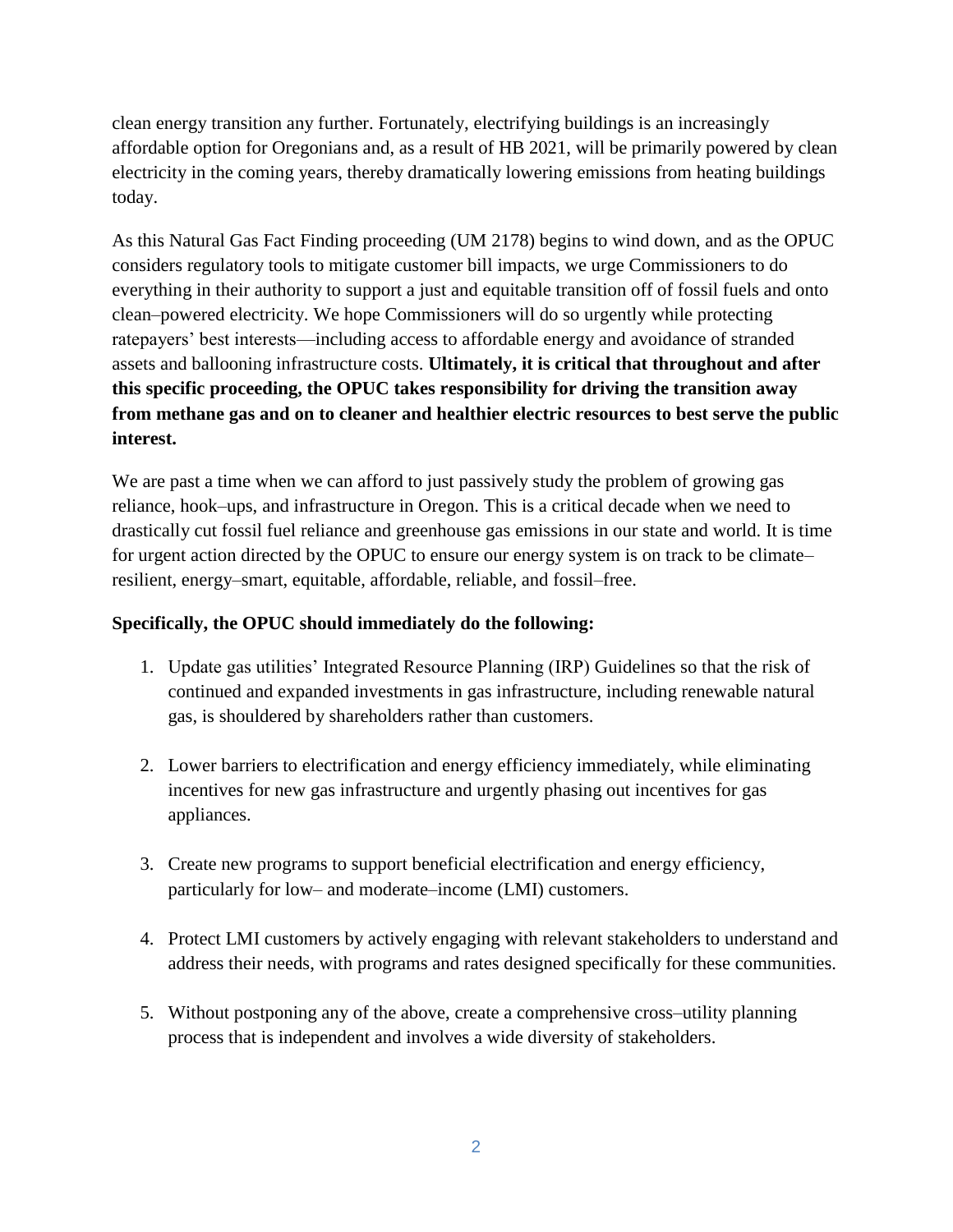We expand on these recommendations, including recommending specific regulatory tools, in the following sections.

# **I. The OPUC Must Protect Customers from the Climate, Public Health, and Economic Harms of Methane Gas as it Supports a Transition to Clean Electric Power**

## A. Oregon's Transition Off of Methane Gas Is All but Inevitable

As we outlined in our previous comments, and as the Regulatory Assistance Project (RAP) discusses in its report "Under Pressure: Gas Utility Regulation for a Time of Transition,"<sup>4</sup> climate realities, state and local regulations, economics, and a variety of other factors indicate that business–as–usual growth in the gas system is highly unlikely. After years of climate–driven disasters including heat waves and wildfires, ratepayers will increasingly seek electric options on their own and local communities will continue to consider limiting or eliminating new and existing methane gas hookups as avenues to meet their climate goals. Communities nationwide are exploring and/or have adopted building electrification measures, and the trend is only going to spread. Fifty cities in California, along with many cities in other states including Seattle and New York City, have taken steps to going "all–electric."<sup>5</sup> This is one of many clean energy advancements coming to Oregon, where local cities and counties are already considering such a move.

Further, due to the high costs of the CPP compliance pathways modeled in utilities' initial scenario results, along with aging gas infrastructure and rising commodity costs,<sup>6</sup> methane gas prices are likely to increase significantly, which will further drive the individual and community defection from gas utility services.

# B. The OPUC Has a Responsibility to Support and Manage This Transition for the Climate, Public Health, and Economic Stability of All Oregonians

First and foremost, the OPUC must support the transition off of methane gas and onto electric appliances powered by renewable energy. Without a swift, managed transition, Oregonians will face continued and worsening harms of the climate crisis. These impacts are already disproportionately borne by Black, Indigenous and People of Color (BIPOC) and LMI communities. Climate impacts include increased severity and occurrence of storms, drought,

 $\overline{a}$ <sup>4</sup> Megan Anderson et al, *Under Pressure: Gas Utility Regulation for a Time of Transition* at 8 (Regulatory Assistance Project May 2021), *available at* [https://www.raponline.org/wp-content/uploads/2021/05/rap-anderson](https://www.raponline.org/wp-content/uploads/2021/05/rap-anderson-lebel-dupuy-under-pressure-gas-utility-regulation-time-transition-2021-may.pdf)[lebel-dupuy-under-pressure-gas-utility-regulation-time-transition-2021-may.pdf.](https://www.raponline.org/wp-content/uploads/2021/05/rap-anderson-lebel-dupuy-under-pressure-gas-utility-regulation-time-transition-2021-may.pdf) [hereinafter "*Under Pressure*"].

<sup>5</sup> Rob Nikolewski, *Encinitas bans natural gas in new buildings, including homes, Los Angeles Times, LA Times,*  Sept. 23[,](https://www.latimes.com/california/story/2021-09-23/encinitas-electric-ordinance) 2021, *[available at](https://www.latimes.com/california/story/2021-09-23/encinitas-electric-ordinance) [https://www.latimes.com/california/story/2021-09-23/encinitas-electric-ordinance.](https://www.latimes.com/california/story/2021-09-23/encinitas-electric-ordinance)* <sup>6</sup> *Under Pressure* at 8; *US heating bills will jump as much as 54% this winter, says government*, The Guardian, Oct.

<sup>14, 2021,</sup> *available at* [https://www.theguardian.com/us-news/2021/oct/14/us-heating-bills-natural-gas-electric-oil](https://www.theguardian.com/us-news/2021/oct/14/us-heating-bills-natural-gas-electric-oil-propane)[propane](https://www.theguardian.com/us-news/2021/oct/14/us-heating-bills-natural-gas-electric-oil-propane) (explaining gas heating is likely to jump as much as 54% this winter).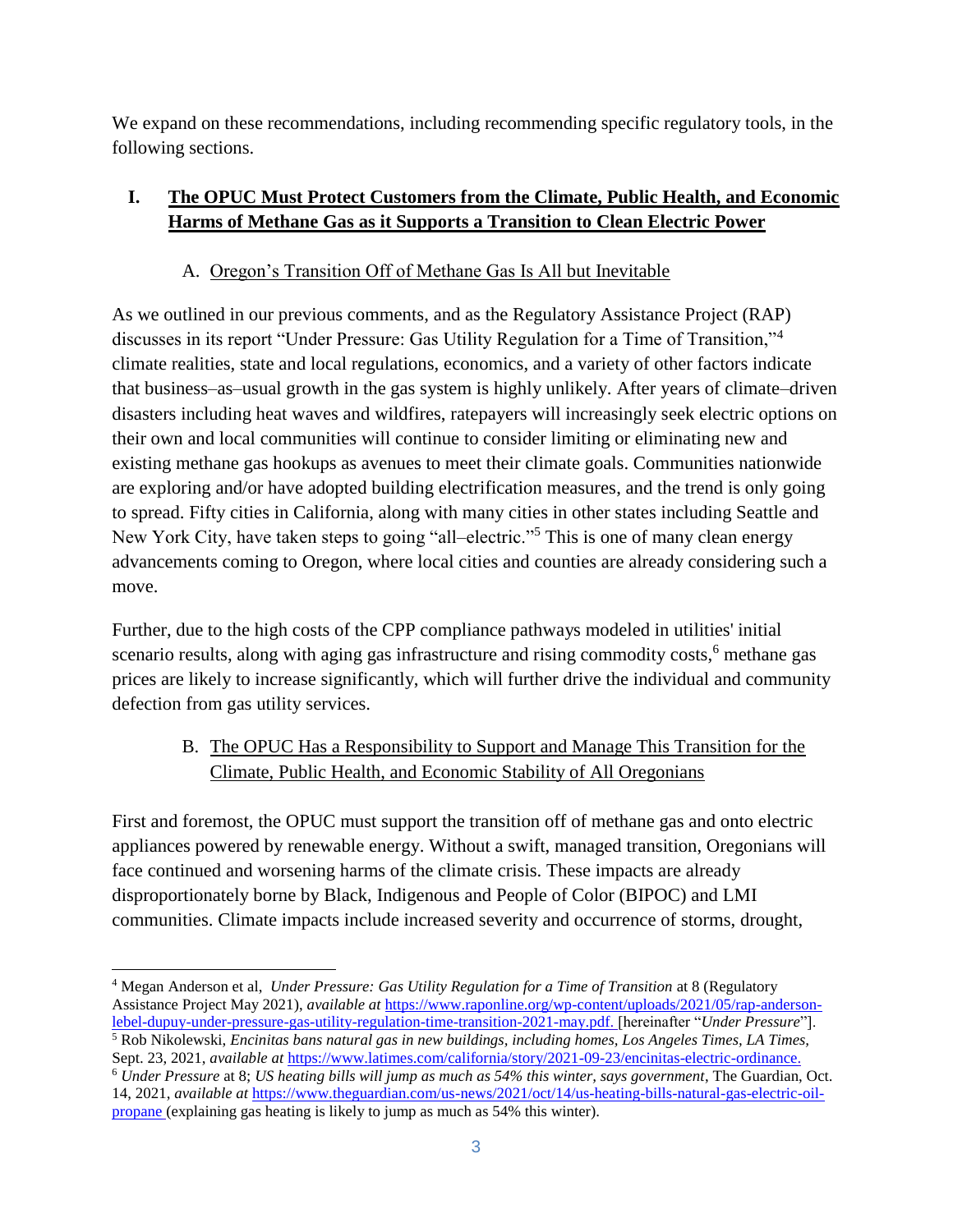wildfires, heat waves, and severe cold weather. These events have compounding public health impacts—from lung damage due to wildfire smoke to deaths resulting from extreme temperatures. Climate impacts also have significant effects on Oregon's economy, including the costs of rebuilding after fires and days spent sick from smoke and heat–induced illnesses.<sup>7</sup> These impacts are all clearly tied to the fossil fuel–driven climate crisis, and yet they are not directly considered in methane gas utility regulation.

In addition to climate impacts, Oregonians continue to be harmed by both indoor and outdoor air pollution from methane gas use. Burning fossil fuels in buildings was responsible for 20 premature deaths and \$221,326,511 in health impacts in the state in 2017. 89% of those impacts were specifically from burning natural gas in buildings.<sup>8</sup> As with other fossil fuels, methane gas pollution disproportionately harms Black and other communities of color.<sup>9</sup>

At the same time, it is also clear that Oregon stands to gain significant **benefits** by transitioning off of methane gas and onto clean electricity. A fossil–free energy system will enable Oregonians to power our lives and economy affordably in a low–carbon, climate–safe world. Cleaner air without fossil fuel combustion and methane leaks provides huge health benefits and savings. The economic benefits of this transition range from the direct local job creation for hundreds of contractors and thousands of installers throughout the state, to the dollars saved by Oregon families and recirculated in our local economies.<sup>10</sup> The clean energy sector was one of Oregon's fastest–growing before the pandemic, with nearly  $60,000$  jobs,<sup>11</sup> and driving this transition will quickly regain that growth.

<sup>9</sup> Black Americans are exposed to 38 percent more polluted air than white Americans, on average. And more than one million Black Americans live within a half mile of gas facilities, resulting in higher risks of cancer and other health problems. *See* Lesley Fleischman & Marcus Franklin, *Fumes Across the Fenceline* (NAACP 2017), *[a](http://www.catf.us/wp-content/uploads/2017/%2011/CATF_Pub_FumesAcrossTheFenceLine.pdf)vailable at* [https://naacp.org/resources/fumes-across-fence-line-health-impacts-air-pollution-oil-gas-facilities-african](https://naacp.org/resources/fumes-across-fence-line-health-impacts-air-pollution-oil-gas-facilities-african-american)[american;](https://naacp.org/resources/fumes-across-fence-line-health-impacts-air-pollution-oil-gas-facilities-african-american) *See also* Ihab Mikati et al. *Disparities in Distribution of Particulate Matter Emission Sources by Race and Poverty Status*, 108 Am. J. of Pub. Health (April 1, 2018), *available at* 

<sup>7</sup> *See, e.g.,* Or. Clean Energy Opportunity Campaign, *House Bill 2842 - Healthy Homes*, *available at* [https://static1.squarespace.com/static/5fee2a9b96a9ec7fa1397833/t/60cba2b1b9f5d57963b021de/1623958193191/H](https://static1.squarespace.com/static/5fee2a9b96a9ec7fa1397833/t/60cba2b1b9f5d57963b021de/1623958193191/Healthy+Homes+One-Pager+%2410M+%28EN%29.pdf) [ealthy+Homes+One-Pager+%2410M+%28EN%29.pdf\)](https://static1.squarespace.com/static/5fee2a9b96a9ec7fa1397833/t/60cba2b1b9f5d57963b021de/1623958193191/Healthy+Homes+One-Pager+%2410M+%28EN%29.pdf); *see also* Vijay Limaye & Juanita Constible, NRDC, *Up in Smoke: Oregon Wildfires Cost Billions in Health Harms* (Oct. 2, 2019), *available at* 

https://www.nrdc.org/experts/vijay-limaye/smoke-oregon-wildfires-cost-billions-health-harms.

<sup>8</sup> This is a conservative estimate because it only includes health impacts from outdoor PM2.5 and precursor pollution; it also does not include pollution from upstream extraction. *See,* Jonathan J Buonocore et al., *A decade of the U.S. energy mix transitioning away from coal: historical reconstruction of the reductions in the public health burden of energy*, 16 Environ. Res. Lett. (2021), *available at* [https://doi.org/10.1088/1748-9326/abe74c.](https://doi.org/10.1088/1748-9326/abe74c)

[https://ajph.aphapublications.org/doi/abs/10.2105/AJPH.2017.304297;](https://ajph.aphapublications.org/doi/abs/10.2105/AJPH.2017.304297) *See also* Sarah Kaplan, *Climate Justice is a Racial Justice Problem*, Wash. Post, June 29, 202[0,](https://www.washingtonpost.com/%20climate-solutions/2020/06/29/%20climate-change-racism/) *available at* [https://www.washingtonpost.com/climate](https://www.washingtonpost.com/climate-solutions/2020/06/29/climate-change-racism/)[solutions/2020/06/29/climate-change-racism/.](https://www.washingtonpost.com/climate-solutions/2020/06/29/climate-change-racism/)

<sup>10</sup> Betony Jones et al., *California Building Decarbonization - Workforce Needs and Recommendations* (UCLA Luskin Center for Innovation Nov. 2019), *available at* [https://innovation.luskin.ucla.edu/california-building](https://innovation.luskin.ucla.edu/california-building-decarbonization/)[decarbonization/.](https://innovation.luskin.ucla.edu/california-building-decarbonization/)

<sup>11</sup> Environmental Entrepreneurs (E2) in partnership with Oregon Business for Climate, *Clean Jobs Oregon 2020 - Ready to Drive Recovery and Growth in 2021* (Feb. 18, 2021), *available at* [https://e2.org/reports/clean-jobs-oregon-](https://e2.org/reports/clean-jobs-oregon-2020/)[2020/.](https://e2.org/reports/clean-jobs-oregon-2020/)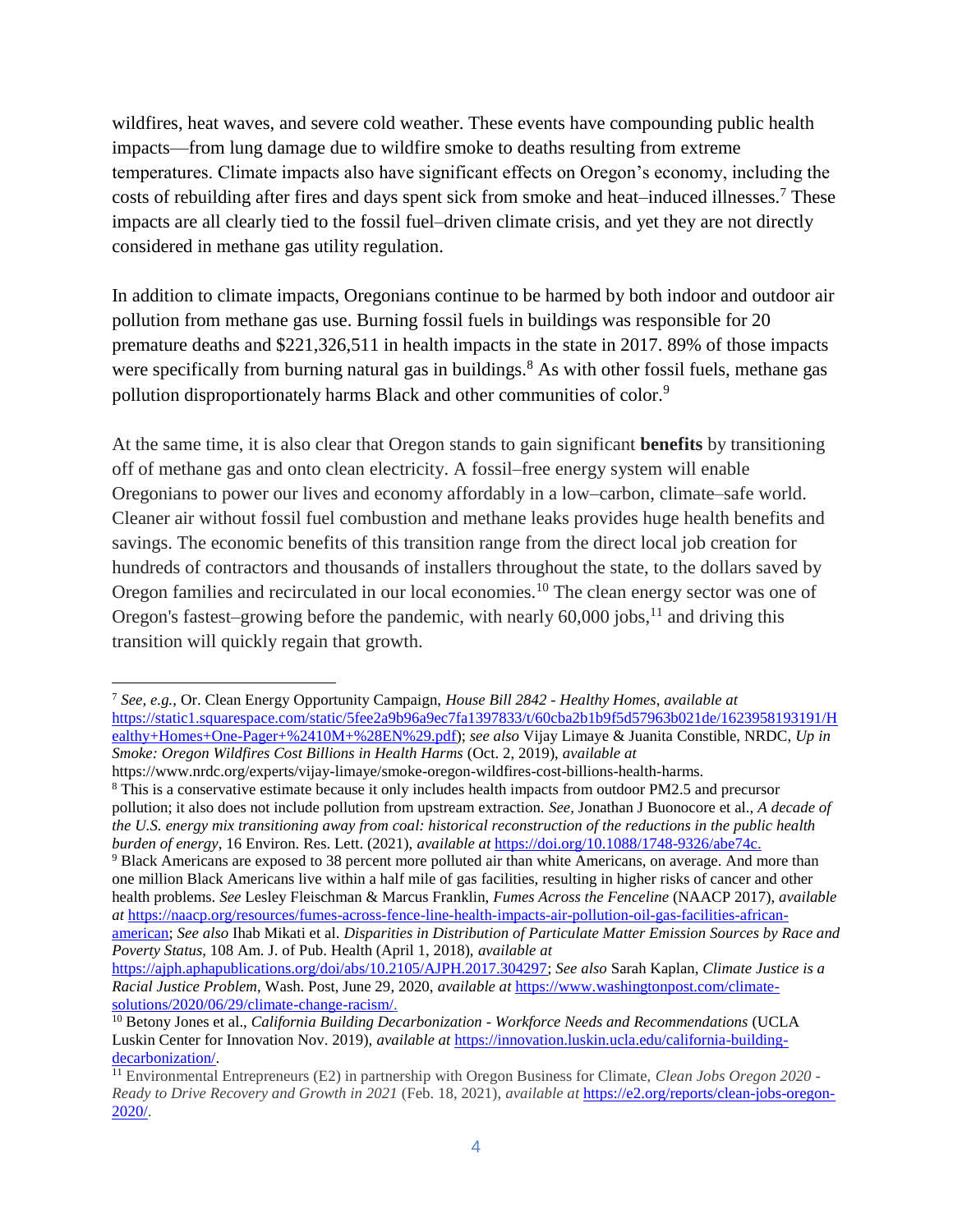As a critical part of facilitating a just transition off methane gas and onto clean energy sources, the OPUC must protect residential customers from potential bill impacts that would make energy access unaffordable or inequitable. As we explain further below, it is critical that the OPUC deploy a variety of tools to avoid additional and imprudent investments in maintaining the gas system, and instead support electrification, especially for those customers who need support to transition off of gas. The OPUC must take a close look at the impacts to LMI customers stranded on the gas system in scenarios where electrification has significantly shrunk the gas customer base. The Commission should also immediately implement electrification programs and policies that would directly benefit LMI communities including 1) programs which would help LMI customers electrify early so they don't end up stranded on the gas system, and 2) programs that make electric solutions affordable and accessible in the long term.

Finally, Oregon's lower–cost pathways to economy–wide decarbonization will require high levels of building electrification and investments in deep energy efficiency retrofits of existing buildings.<sup>12,13</sup> These strategies, combined with pressure from the Climate Protection Program on gas utilities to decarbonize their systems, will cause gas demand to fall significantly over the coming decades.<sup>14</sup> Simultaneous trends of electrification and falling demand for methane gas pose a significant stranded–asset risk to utilities, as well as a cost burden on ratepayers if a gas utility overbuilds its distribution system for future demand that never materializes. If the OPUC does not manage the energy transition well, vulnerable and lower–income customers are at risk of being stranded on an increasingly unaffordable gas system.

## II. **The OPUC Must Revise and Expand Existing Planning Processes to Ensure a Rapid and Just Transition Off of Methane Gas**

The OPUC will need to take an active role in facilitating a managed transition off the gas system in order to both protect highly impacted communities and to ensure these communities receive an equitable share of the benefits of the energy transition. There are several critical, near–term actions that the OPUC should undertake to support a just transition. As an impartial regulator, the OPUC's core mission is to protect the public interest, and the OPUC must ensure that the most cost–effective solutions to the climate crisis are adopted. To that end, we recommend that the OPUC: 1) create a new, comprehensive planning process across both gas and electric utilities led by the commission or a third party; 2) expand public access to planning processes; 3) revise

<sup>13</sup> Briefing Room, The White House, *FACT Sheet: Biden Administration Accelerates Efforts to Create Jobs Making American Buildings More Affordable, Cleaner, and Resilient* (May 17, 2021), *available at*  [https://www.whitehouse.gov/briefing-room/statements-releases/2021/05/17/fact-sheet-biden-administration](https://www.whitehouse.gov/briefing-room/statements-releases/2021/05/17/fact-sheet-biden-administration-accelerates-efforts-to-create-jobs-making-american-buildings-more-affordable-cleaner-and-resilient/)[accelerates-efforts-to-create-jobs-making-american-buildings-more-affordable-cleaner-and-resilient/.](https://www.whitehouse.gov/briefing-room/statements-releases/2021/05/17/fact-sheet-biden-administration-accelerates-efforts-to-create-jobs-making-american-buildings-more-affordable-cleaner-and-resilient/)

 $\overline{a}$ <sup>12</sup> *See, e.g.,* Evolved Energy Research, *Northwest Deep Decarbonization Pathways Study* (May 2019), available at [https://docs.wixstatic.com/ugd/368db9\\_6827f11099f64962b2a915cf127cb148.pdf.](https://docs.wixstatic.com/ugd/368db9_6827f11099f64962b2a915cf127cb148.pdf)

<sup>&</sup>lt;sup>14</sup> For gas utilities to meet CPP targets, they will need to either reduce sales, electrify, or invest in decarbonized fuels (which would put upward pressure on rates, driving more customers off the gas system and further increasing rates).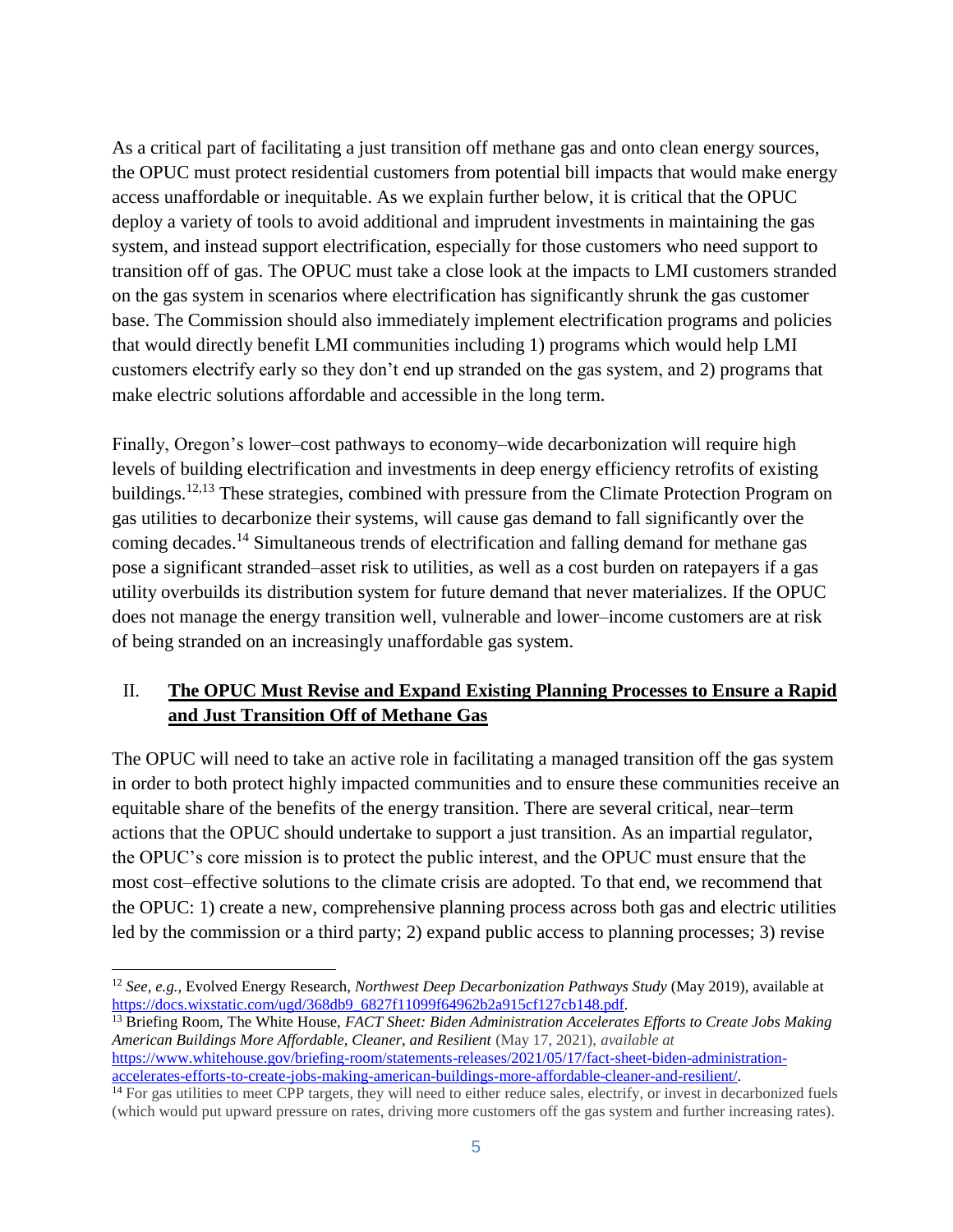IRP guidelines; and 4) engage in comprehensive system mapping that will allow thoughtful pruning of the gas system.

# A. The OPUC Must Perform Comprehensive Planning Across Gas and Electric **Utilities**

A comprehensive planning process is needed to identify the most cost–effective solutions to meeting near–term and long–term decarbonization targets while facilitating an orderly transition for all utility customers. This new process should be undertaken for the OPUC by an independent entity, and its goal should be to identify least cost decarbonization options for all customer classes.

The OPUC's current, siloed planning process has presented a number of issues. The gas utilities' compliance modeling results initially delivered under this docket have provided an unnecessarily complex, expensive, and unlikely long–term strategy involving hydrogen and RNG blending while ignoring many simpler, more efficient and lower cost electrification options for their residential and commercial customers. This is outlined in the figure below, and is documented in multiple integrated energy systems analyses that have identified the electrification of our building stock as a cornerstone pathway of a least–cost decarbonization strategy.<sup>15,16,17</sup>



## **Figure 1. Comparison of Building Decarbonization Strategies**

<sup>15</sup> International Energy Agency, *Net Zero by 2050 - A Roadmap for the Global Energy Sector* (May 2021, *available at* [https://iea.blob.core.windows.net/assets/deebef5d-0c34-4539-9d0c-10b13d840027/NetZeroby2050-](https://iea.blob.core.windows.net/assets/deebef5d-0c34-4539-9d0c-10b13d840027/NetZeroby2050-ARoadmapfortheGlobalEnergySector_CORR.pdf) [ARoadmapfortheGlobalEnergySector\\_CORR.pdf.](https://iea.blob.core.windows.net/assets/deebef5d-0c34-4539-9d0c-10b13d840027/NetZeroby2050-ARoadmapfortheGlobalEnergySector_CORR.pdf)

<sup>&</sup>lt;sup>16</sup> Bill Gates, *How to Avoid a Climate Disaster* at 154 (Knopf Feb. 16, 2021).

<sup>17</sup> Evolved Energy Research, *Northwest Deep Decarbonization Pathways Study* (May 2019), available at [https://docs.wixstatic.com/ugd/368db9\\_6827f11099f64962b2a915cf127cb148.pdf.](https://docs.wixstatic.com/ugd/368db9_6827f11099f64962b2a915cf127cb148.pdf)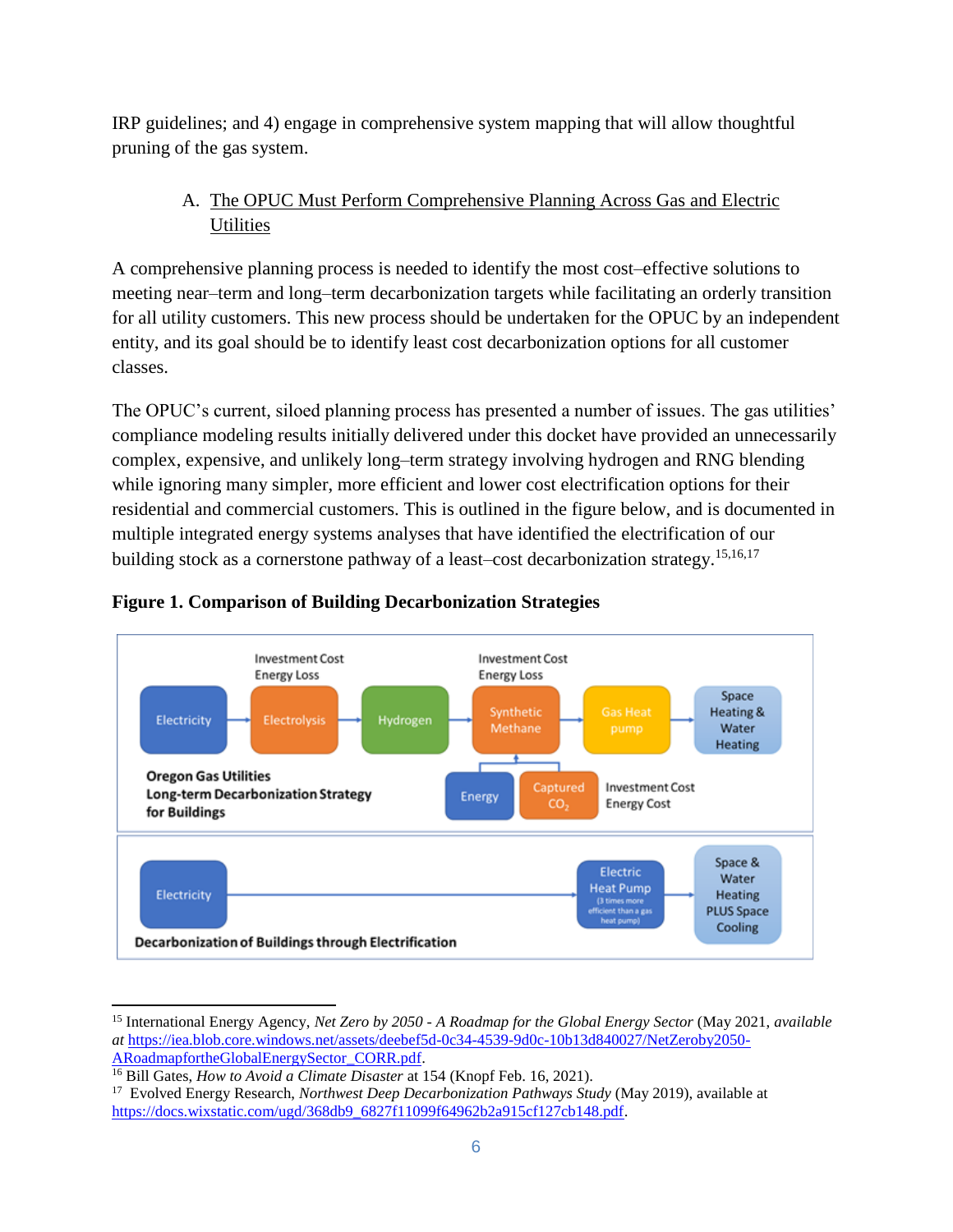The OPUC planning goal should be to identify how Oregon can achieve economy–wide greenhouse gas reductions at the least cost and what customer and utility actions need to be taken to keep the state on the path of cost–effective, equitable greenhouse gas reductions. The OPUC must replace its current siloed planning process with an integrated one that looks at actions regulated utilities—both gas and electric—need to take, and how these actions impact other sectors' decarbonization options and customers. While doing so, it is critical that the OPUC keep in mind the lifespan of gas assets—their "used and useful" life might be much shorter under climate, economic and regulatory realities than the OPUC is used to considering.

This new, comprehensive planning process should be undertaken for the OPUC by an entity independent of the gas and electric utilities being regulated, and its goal should be to identify least–cost decarbonization options for all customer classes. In particular, the integrated planning process must model the distinct efficiency and fuel–switching options for residential, commercial and industrial customers, and address potential issues of grid reliability that could emerge over time as our energy system transitions to greater reliance on electricity for space and water heating and onto 100% clean electricity generation. Although these potential grid reliability issues will only emerge in the next 10 to 20 years, the integrated planning process should consider them and identify methods to ensure system reliability to meet winter peak demands.

In addition to identifying the least–cost pathways to long–term decarbonization, this comprehensive planning effort should help to reimagine the gas utility of the future and the OPUC should identify ways to incentivize utilities' shareholders to adopt this new paradigm. As discussed further below, this comprehensive planning process should also result in the identification of sections of the gas distribution network that are good candidates for early decommissioning.

This new comprehensive planning process should be undertaken on a periodic basis and is needed to support an orderly transition of our building stock to low–carbon appliances in a least– cost manner.

## **Outputs from the comprehensive planning process should be used to develop an electrification plan for Oregon buildings that includes**:

- 1. A date for stopping new gas infrastructure for residential and commercial buildings;
- 2. A timeline and plan for electrification of existing buildings;
- 3. Targeted incentives for phased electrification; and
- 4. A timeline and plan for phased decommissioning of portions of the gas grid no longer in use.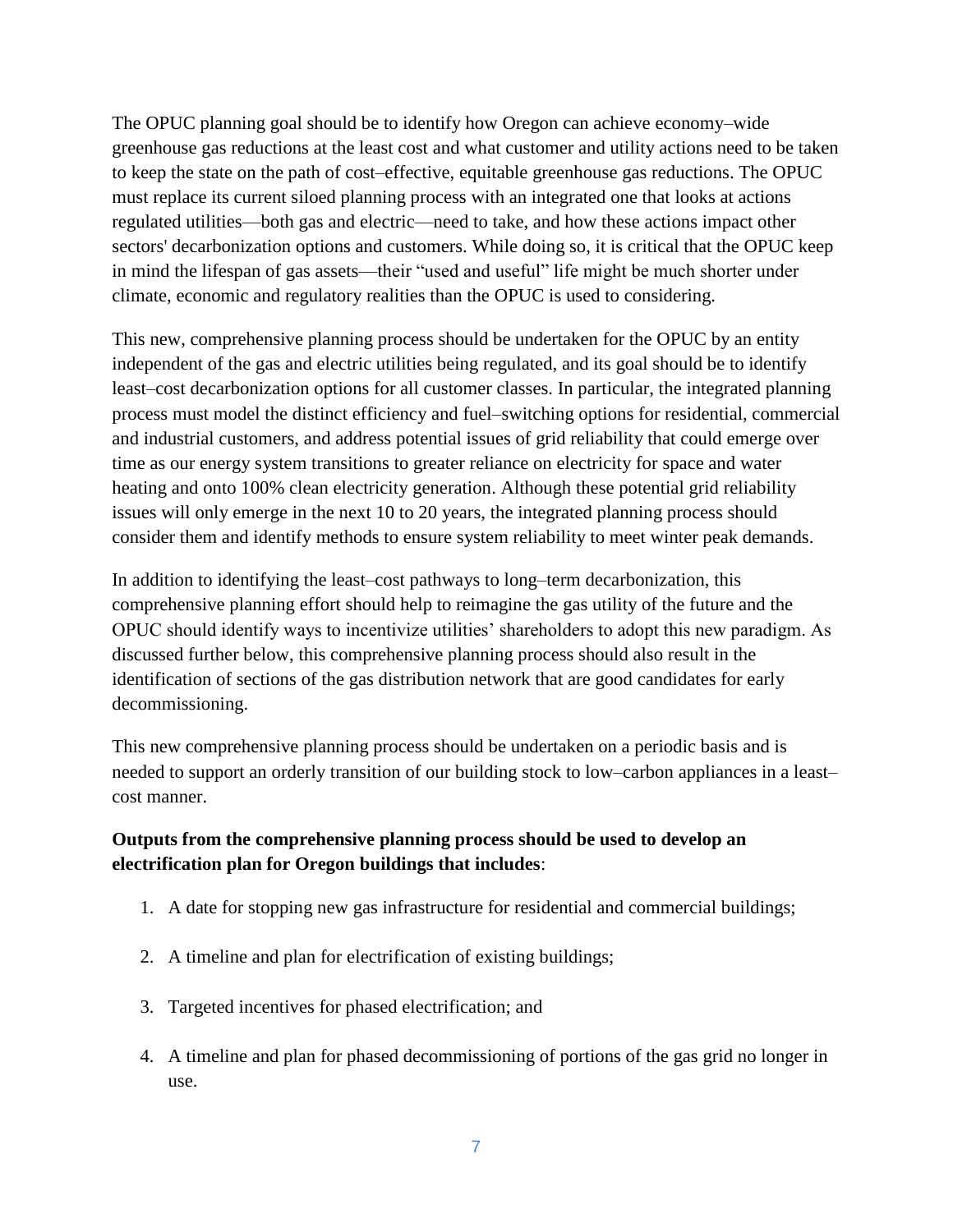#### B. An Inclusive Stakeholder Process is Critical to Good Planning

As previous comments noted, existing planning processes are not ideally suited for engaging with stakeholders from underserved or disadvantaged communities, but those are the very communities most affected by utility decisions to ignore the risks that methane gas poses. It is crucial that the OPUC identifies ways to conduct an inclusive public process that incorporates and considers the views of the state's diverse residents and stakeholders. Knowing that IRP proceedings are highly–technical, high–barrier undertakings, the OPUC must consider ways to make them as accessible as possible. For example, utility workshops prior to IRP filings are one way for stakeholders to understand and influence utility decisions, but they are difficult to track, are usually held on weekdays during the workday, and cover material at a depth that is inaccessible to the average participant. Utilities should be required to host workshops for newcomers to the process that provides a basic education about how the planning process works, how the underlying models work, and the main investments being considered. They should be required to send an invitation to all of their ratepayers to attend such a workshop. All IRP workshops should be recorded and the recordings should be made available on the utility's website. The OPUC should establish requirements for utilities to achieve certain levels of engagement in disproportionately–impacted communities.

The OPUC can also support robust stakeholder engagement in the IRP process by thinking creatively about how to make information as accessible as possible. For example, the OPUC could add content to its current webpage about planning,<sup>18</sup> and link to that page in other sections on the website so it is easier to find (like under its "Get Involved" column on the Home page). On the planning page, the OPUC could link to each of the utility's websites, which in turn reflect the IRP workshop dates and filing dates, as well as the dockets associated with each utility's IRP once filed. The OPUC could include an easy, clear manual about how to participate in an IRP process, including an explanation about when stakeholder feedback is accepted once the IRP has been filed with the OPUC, what intervening means, and what information is most useful to the OPUC.

In short, since the beginning of this workshop series, we have been concerned about the OPUC's intention to persuade stakeholders to engage more deeply in the IRP process as a means of addressing methane gas risk in Oregon. We appreciate that the IRP process is a good way to learn what the utilities believe is the best way to meet future demand, but the current method of gathering information from affected communities is insufficient to ensure that gas utilities hear new voices and gain an understanding of changing demand and impacts to customers.

<sup>18</sup> *Integrated Resource Planning*, Oregon.gov,<https://www.oregon.gov/puc/utilities/Pages/Energy-Planning.aspx> (last visited Oct. 26, 2021). We note that the OPUC appears to be updating its EO 20-04 pages, which we appreciate. We urge the OPUC to continue to improve and add content to make agency processes as accessible as possible.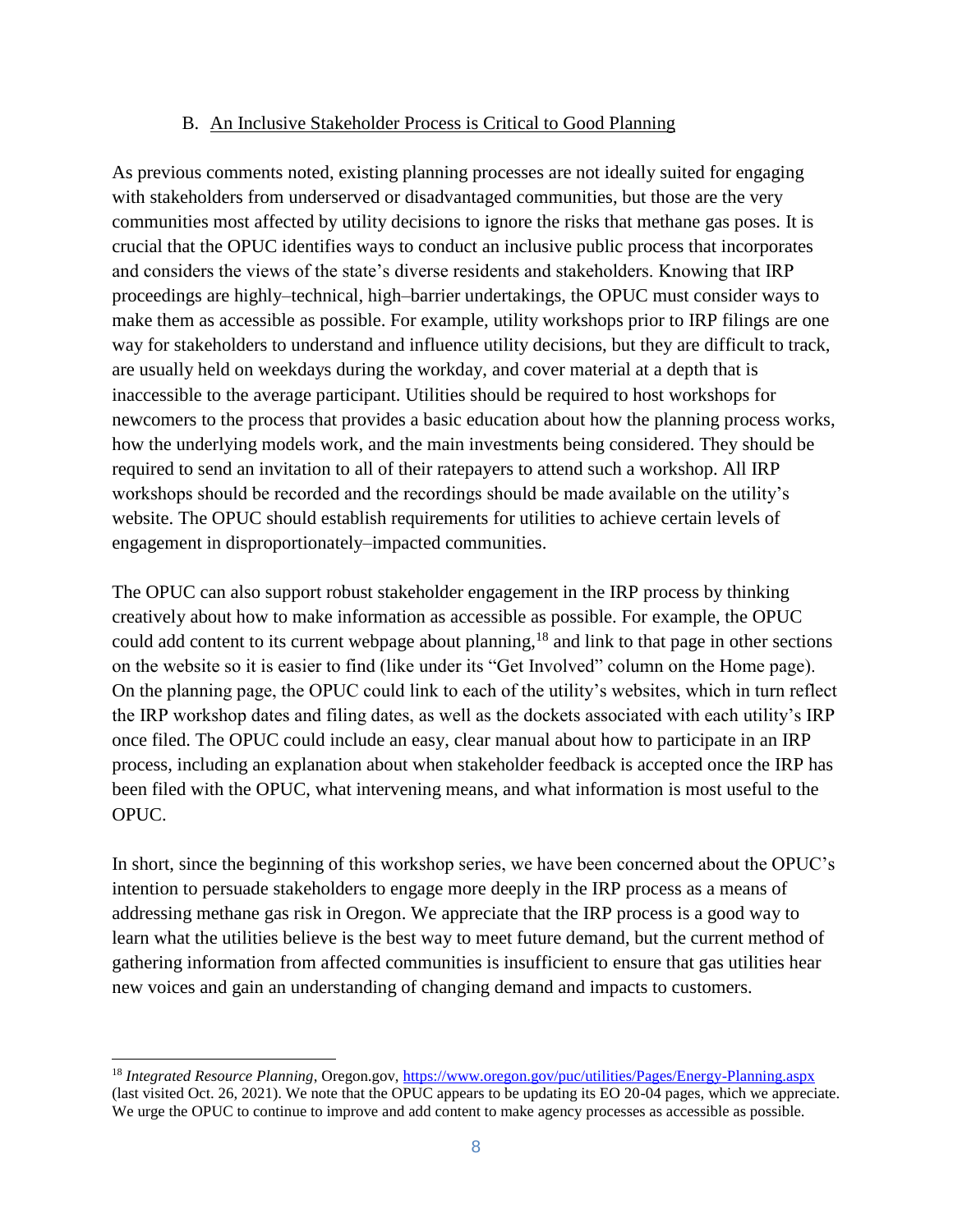## C. The IRP Guidelines Should be Updated to Account for Emerging Risks and Uncertainties

Despite its shortcomings from a stakeholder–engagement standpoint, we recognize that integrated resource planning remains an essential process for addressing current and emerging sources of risk and uncertainty for gas utilities and/or their customers. The IRP process enables the OPUC and stakeholders to evaluate a gas utility's projected customer demand and consider whether additional infrastructure investments will be necessary to meet that demand. If an IRP concludes that additional infrastructure will be needed to serve ratepayers, there is a high probability that the utility will ultimately invest in that infrastructure and pass on the associated costs to current and future ratepayers.<sup>19</sup> It is therefore imperative that the OPUC's IRP Guidelines direct utilities to adequately and accurately evaluate and account for risks and uncertainties that could influence gas demand during the planning window.

The OPUC's current IRP Guidelines create a strong foundation for addressing risks and uncertainties associated with decarbonizing the energy system. The Guidelines state that the primary goal of the IRP process must be to select a resource portfolio "with the best combination of expected costs and associated risks and uncertainties for the utility and its customers."<sup>20</sup> In accordance with this goal, the Guidelines direct utilities to consider risk and uncertainty in their IRPs, including those related to GHG emissions regulations. IRPs must also be "consistent with the long–run public interest as expressed in Oregon and federal energy policies."<sup>21</sup>

Unfortunately, by allowing utilities to balance costs and risks to customers and shareholders, the current planning rules effectively ensure that utilities will decline to select portfolios that reduce risk to customers without also benefiting shareholders. This dynamic is particularly pronounced in the context of gas utilities, which are not required to evaluate decarbonization strategies that involve fuel switching.<sup>22</sup> The Guidelines' failure to direct gas utilities to evaluate electrification strategies in their IRPs effectively allows the utilities to select resource portfolios that rely on uncertain, high–risk decarbonization strategies, such as those reliant on RNG or hydrogen. This in turn allows gas utilities to select resource portfolios that reduce risk and uncertainty for shareholders (by preserving the utility's existing customer base), while increasing ratepayers' exposure to risk and uncertainty.

<sup>&</sup>lt;sup>19</sup> While IRP acknowledgement does not guarantee that a utility will be approved to recover future capital costs from their ratepayers, it does establish a presumption that future investments are reasonable. *See* Order No. 07-002, No. UM 1056 (Or. Pub. Util. Comm'n Jan. 8, 2007) [hereinafter "Order No. 07-002"].

<sup>&</sup>lt;sup>20</sup> Order No. 07-047, No. UM 1056, app. A at  $1-2 \frac{8}{3}$  1(b)-(c) (Or. Pub. Util. Comm'n Feb. 9, 2007) [hereinafter IRP Guidelines]. In Order No. 07-002, the PUC explained that its staff "characterizes risk as a measure of bad outcomes associated with a resource plan, and uncertainty as a measure of the quality of information about an event or outcome." Order No. 07-002 at 5.

<sup>&</sup>lt;sup>21</sup> IRP Guidelines at  $2 \frac{8}{9}$  1(d).

 $^{22}$  In Order 07-002, the PUC expressly decided to defer considering how fuel switching should be treated in the IRP process. Order No. 07-002 at 7.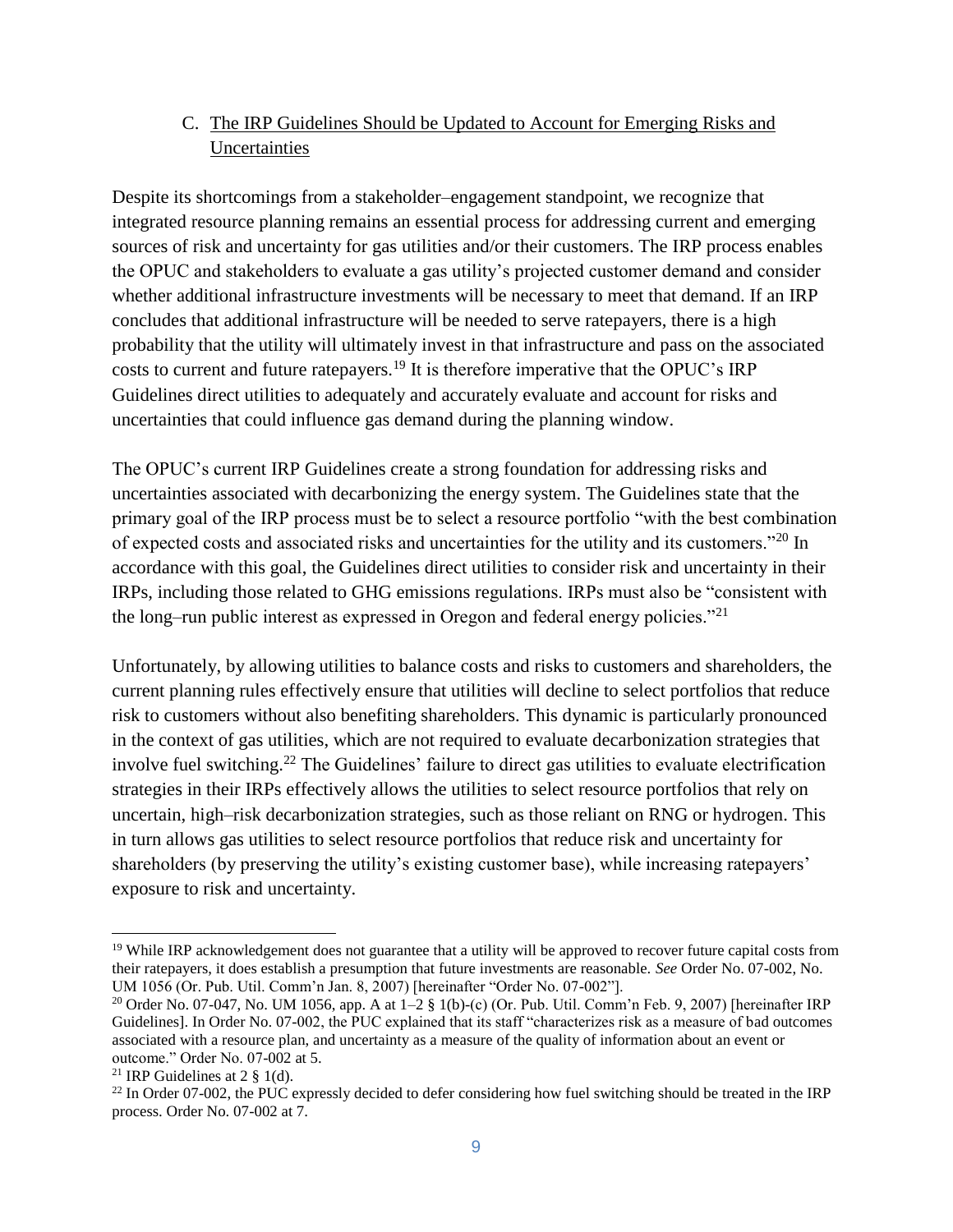**At a bare minimum, the Guidelines should require utilities to evaluate fuel switching and electrification in their IRPs.** Gas utility IRPs should evaluate costs and risks for a range of CPP compliance scenarios, including low, medium, and high electrification scenarios. These electrification scenario analyses should identify cost impacts (including rate impacts, bill impacts, and potential stranded cost impacts) for customers and shareholders. In addition, the Guidelines should direct utilities to demonstrate how their preferred resource portfolio achieves compliance with the CPP while minimizing and mitigating costs and risks to customers.

The current IRP Guidelines also fail to account for costs and risks associated with potential regulation of biogenic  $CO_2$  emissions. Guideline 8 directs utilities to evaluate their expected  $CO_2$ compliance obligations and costs, which clearly captures expected costs to comply with the proposed Climate Protection Program (CPP).<sup>23</sup> Because the Department of Environmental Quality (DEQ) currently lacks authority to regulate biogenic  $CO<sub>2</sub>$  emissions under the CPP, gas utilities have no obligation to model compliance costs for their biogenic emissions in their IRPs.<sup>24</sup> However, biomethane (RNG) combustion does emit  $CO<sub>2</sub>$ , and the Oregon Legislature could potentially repeal the state's statutory biogenic emissions exemption. If this occurs, any gas utilities that have relied on RNG for CPP compliance could face a sudden increase in compliance costs. The IRP Guidelines should direct utilities to model potential compliance costs for biogenic emissions in their IRP scenario analyses.

### D. A Layered System Map for Pruning is Essential to the Planning Process

We urge the OPUC to follow the Regulatory Assistance Project (RAP)'s recommendation for a layered system map to guide future decisions about investments. While Oregon's IRP guidelines require more of the gas utilities than many other states do, the OPUC should require more granular data from the utilities. For example, understanding the locations of gas lines that are aging or otherwise in need of repair or replacement, as well as other infrastructure in need of maintenance or replacement, will help begin to paint the picture about how to transition away from methane gas with the least upheaval. Overlaying the map of existing infrastructure with information about locations and density of customers, as well as customer classes, will more accurately inform demand forecasts. Additionally, identifying areas for expansion, or areas that are difficult to serve, would be extremely useful for planning purposes.

A layered system map, like that described more thoroughly by the Regulatory Assistance Project, serves multiple purposes. First, it will help the OPUC and utilities identify potential stranded costs before they are sustained. Second, it provides a means for stakeholders to engage with the utility about their needs, and the least–cost, least–risk option to meet those needs. Third, it

 $\overline{a}$ 

<sup>23</sup> Order No. 08-339, No. UM 1302, app. C (Or. Pub. Util. Comm'n June 30, 2008).

<sup>24</sup> *See* Or. Rev. Stat. § 468A.020(3).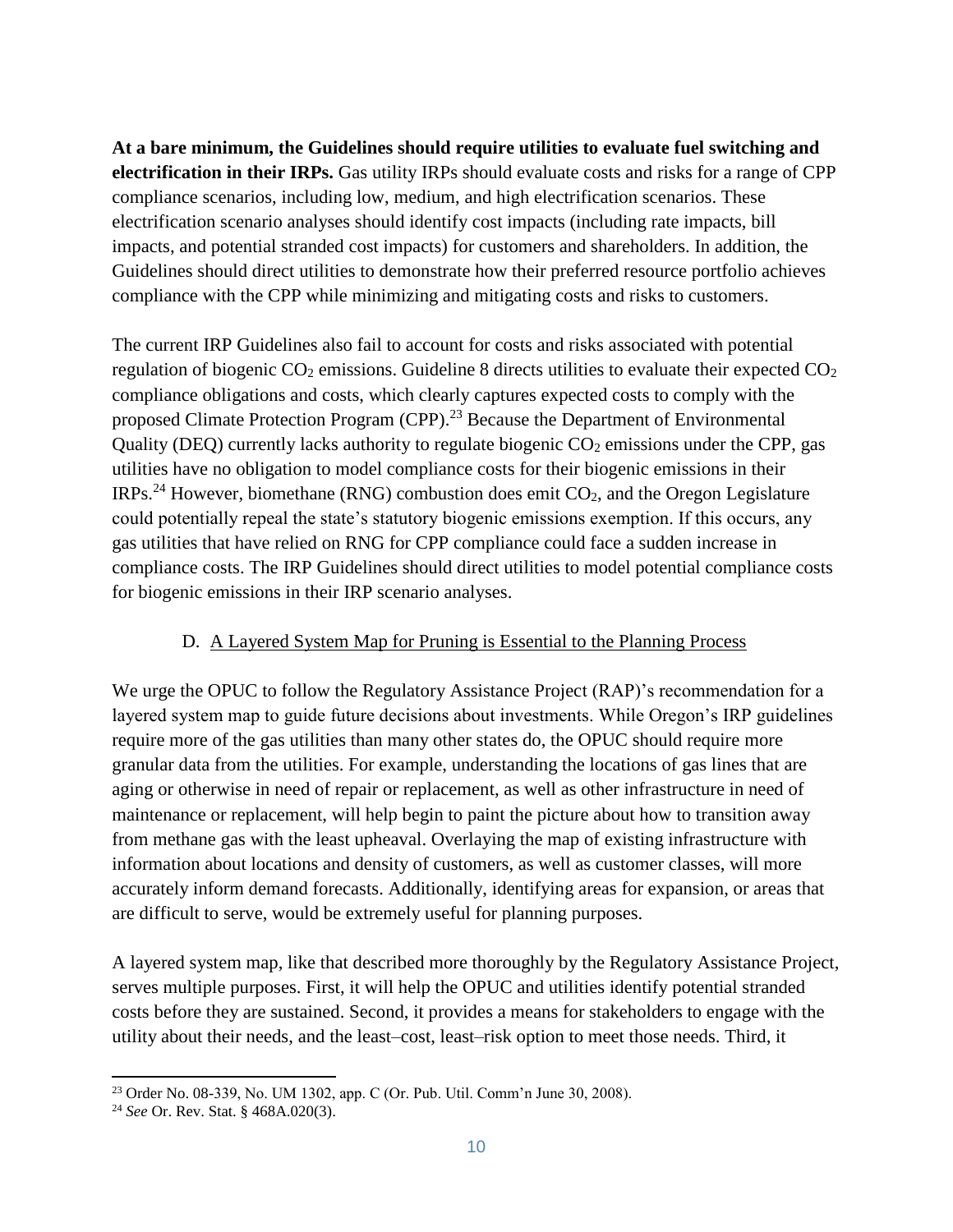provides useful information to the utilities in developing scenarios for modeling, and to the OPUC in identifying alternatives to expanding gas infrastructure.

Most importantly, a system map will help the OPUC and the utilities gradually and gracefully transition away from methane gas. The sooner we put planning tools in place that avoid making investments in areas where customers are no longer interested in methane gas, local governments have passed policies to shift away from methane gas, or where maintenance or repair costs are high, the better positioned we will be to face the transition when it happens. For example, Avista uses Aldyl-A plastic pipe in parts of its system, $^{25}$  which has been involved in explosions due to cracking.<sup>26</sup> Before Avista seeks to replace its pipe and recover the cost of that investment from ratepayers, stakeholders and the OPUC should know the locations of the faulty pipe and have an opportunity to explore non–pipe solutions. Traditional approaches to gas planning will not be sufficient at this time of shifting priorities.

## **III. The OPUC Should Implement Programmatic Tools that Facilitate an Equitable and Rapid Transition Off Methane Gas to Clean Electricity**

The comprehensive, cross–utility planning described above is critical, but it should not hinder or delay implementing tools that we know are crucial and effective now to reduce pollution and carbon emissions. These tools can help Oregonians transition from methane gas to clean electricity for heating homes and businesses without further delay or further potential stranded costs on new gas hook–ups and extensions. Programs that advance beneficial electrification<sup>27</sup> and energy efficiency, particularly for LMI customers, should be created (or expanded, if already existing) as soon as possible, including programs to transition customers off of expensive bulk fuels like propane and fuel oil. These programs should benefit all Oregonians, regardless of where they live, and a special focus should be given to rural areas where these expensive bulk fuels are common. Where there are remaining questions about how best to electrify specific sectors or certain populations, pilot programs, planning, and ongoing R&D should be prioritized.

<sup>25</sup> Avista Corp., *2021 Natural Gas Integrated Resource Plan* at 175 (Apr. 2021), *available at* [https://www.myavista.com/about-us/integrated-resource-planning.](https://www.myavista.com/about-us/integrated-resource-planning)

<sup>26</sup> *Under Pressure* at 21 n.43.

 $27$  Here we're referring to RAP's definition of "beneficial electrification," where "electrification must satisfy at least one of the following conditions, without adversely affecting the other two: (1) saves consumers money over the long run; (2) enables better grid management; and (3) reduces negative environmental impacts." *Id*. at 31 n.68.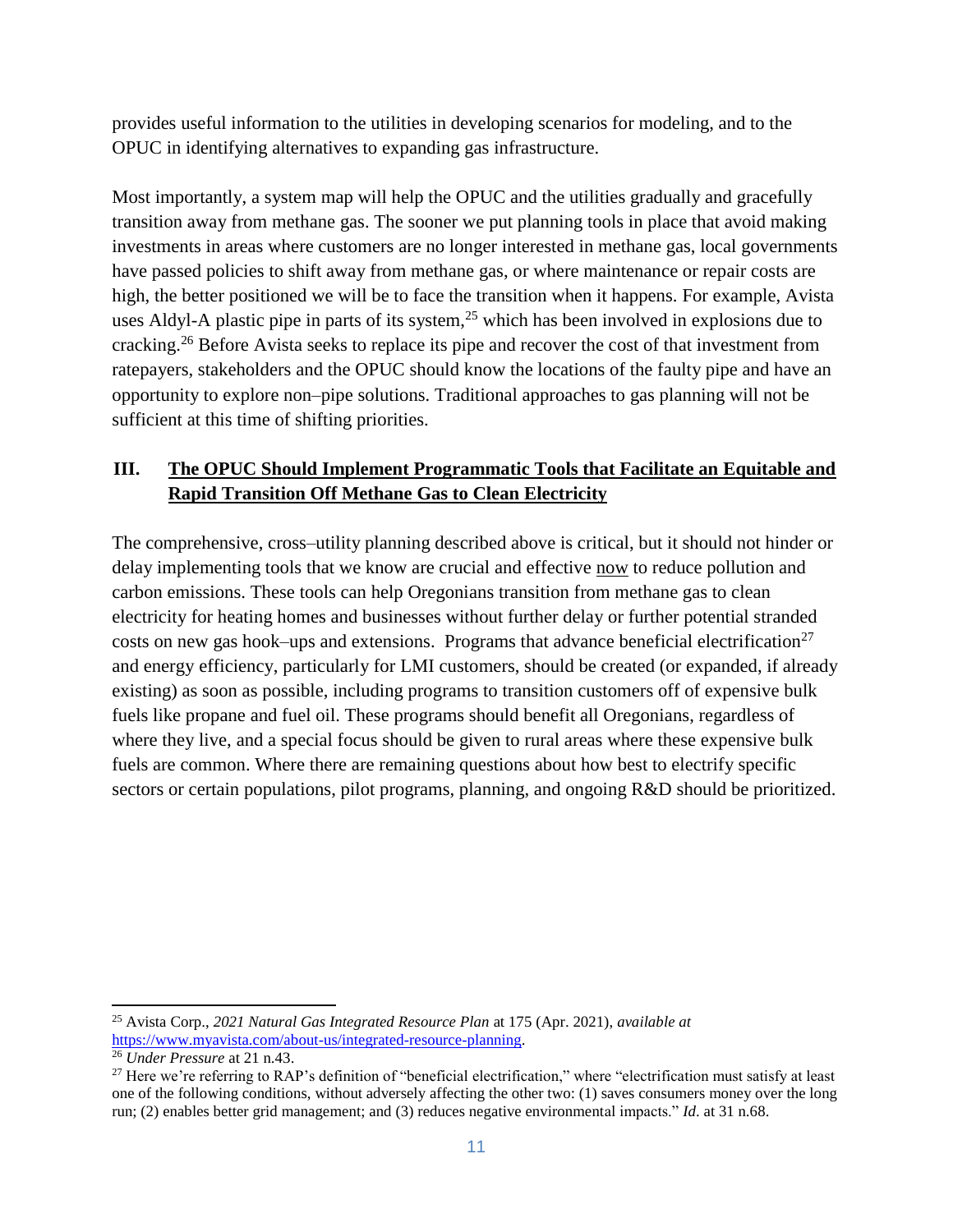## A. Create programs to encourage beneficial electrification in new and existing buildings

Helping Oregon transition to clean electric appliances is a "no regrets" policy which would have immediate positive impacts on indoor air quality and further Oregon towards achieving its carbon emissions reductions goals. These solutions are economical today and will become more so as methane gas prices increase as expected. All existing programs should be aligned to reduce barriers to electrification and ensure that switching out methane gas for electric appliances is affordable at the point of replacement, including the following:

- 1. **Eliminate any barriers to fuel switching with Energy Trust of Oregon (ETO) incentive programs.** The ETO Fuel Switching policy should be updated to meet climate and energy goals by ensuring that ETO funds can be used to subsidize and encourage switching out methane gas appliances for electric appliances. As it stands, the ETO is effectively prevented from using its funds to encourage fuel switching to electric appliances.<sup>28</sup> So if, at the point of appliance replacement, a household (who is also an electric customer) wants to switch from a gas furnace to an efficient electric heat pump, they seemingly would not have access to ETO incentives to do so.
- 2. **Require the ETO to actively promote fuel switching to beneficial electrification solutions** as the primary means to achieve energy efficiency improvements for heating appliances. Electric appliances are far more energy efficient than gas appliances. Indeed, the U.S. Environmental Protection Agency (EPA) recently decided that gas appliances no longer fit into its "most efficient" category under its Energy Star program.<sup>29</sup> High– efficiency electric solutions should be actively promoted by ETO on their website and other informational materials for all Oregonians.
- 3. **Promote building shell and weatherization improvements in coordination with replacing heating systems.** Weatherization, especially for older homes, is critical to achieve healthier, more comfortable, and more energy efficient buildings and reduce energy burden for their inhabitants.
- 4. **Eliminate all incentives for methane gas equipment and replace those incentives with incentives for high–efficiency electric solutions.** Existing ETO incentives to replace methane gas equipment for more–efficient methane gas equipment should be phased out so that these funds can be redirected to all–electric equipment and other

<sup>&</sup>lt;sup>28</sup> According to RAP's "Under Pressure" report, the ETO "effectively bars the program from promoting fuel switching. The program administrator states that it "does not intend its incentives to affect fuel choice." *Id*. at 31 n.67 (citing Energy Trust of Oregon Inc. (n.d.). *4.03.000-P Fuel-switching policy*. [https://www.energytrust.org/wp](https://www.energytrust.org/wp-content/uploads/2016/11/4.03.000.pdf)[content/uploads/2016/11/4.03.000.pdf\)](https://www.energytrust.org/wp-content/uploads/2016/11/4.03.000.pdf).

<sup>29</sup> Justin Sullivan, *Gas appliances are no longer eligible for Energy Star's top rating*, Grist, Oct. 1, 2021, *available at* [https://grist.org/energy/natural-gas-appliances-not-eligible-for-energy-star-top-rating/.](https://grist.org/energy/natural-gas-appliances-not-eligible-for-energy-star-top-rating/)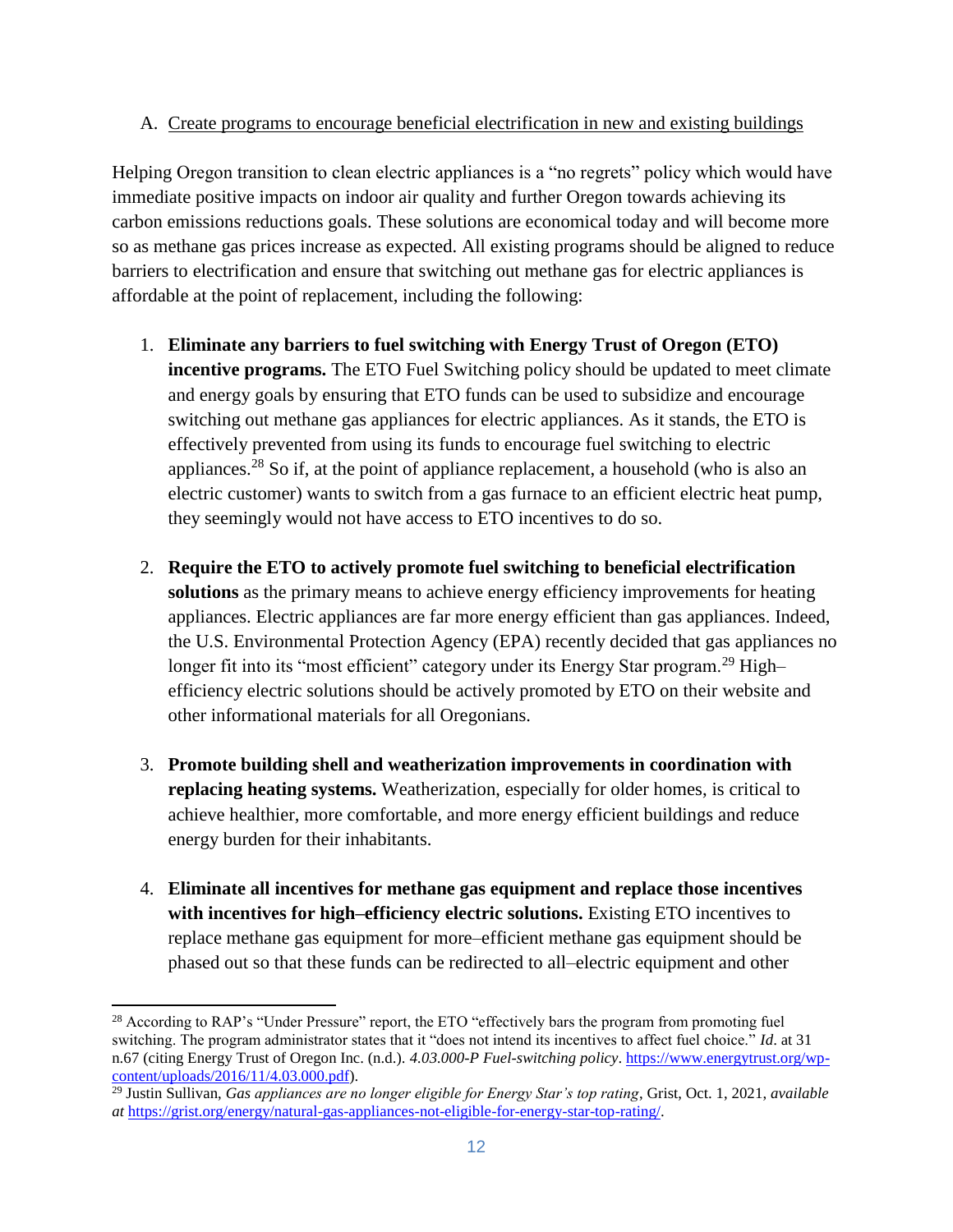efficiency measures that do not extend fossil fuel use. Any gas utility incentives funded by ratepayers for new methane gas appliances should be prohibited. Spending valuable ratepayer funding and building owner capital on new methane gas appliances—which are only modestly more energy efficient than existing methane gas appliances—is a waste of resources when those dollars could be spent on converting to all–electric solutions that immediately reduce carbon emissions and avoid increasing methane gas costs. Installing new methane gas equipment today can condemn building owners to high methane gas bills in the future or costly replacements later.

- 5. **Create total energy building efficiency and greenhouse gas emissions metrics to qualify incentives.** Energy efficiency incentives should be based on *total building energy use* in primary energy units (BTUs). In that way, any appliance upgrade could be evaluated and compared to competing solutions in terms of total energy reduction potential or greenhouse gas reduction potential regardless of fuel source. This could encourage utilities and program administrators to promote and incentivize the most cost– effective ways to save total energy used (gas plus electricity), even if that means increasing the amount of electricity consumed. Likewise, incentives should only be used for solutions that reduce total building greenhouse gas emissions more than other competing solutions.
- 6. **Create programs to promote and reduce barriers to adoption of electric heat pump cooling solutions.** As dangerous heat events more regularly impact the health and productivity of Oregon residents, it is important to include cooling as well as heating as primary objectives for our energy systems. As such, electric heat pumps deliver on cooling needs in hot weather and also reduce consumption of methane gas during cooler months by offsetting gas furnace use—a double benefit. Programs to incentivize heat pumps for cooling should be implemented to ensure that they are at least price– competitive with air conditioners, which do not have heating benefits and which do not offset consumption of methane gas or bulk fuels.
- 7. **Create energy efficiency programs that target older, inefficient gas appliances in residential and commercial buildings to be replaced with high–efficiency electric alternatives.**
- 8. **Create programs to educate the public on the health, comfort, and environmental benefits of electrification.** Widespread adoption of high–efficiency electric heat pumps and induction cooking can be accelerated through programs which educate the public on the benefits of these solutions as these devices are still unfamiliar to many homeowners and building owners. Programs which provide this education and also link to available incentives will increase adoption of these products and increase progress toward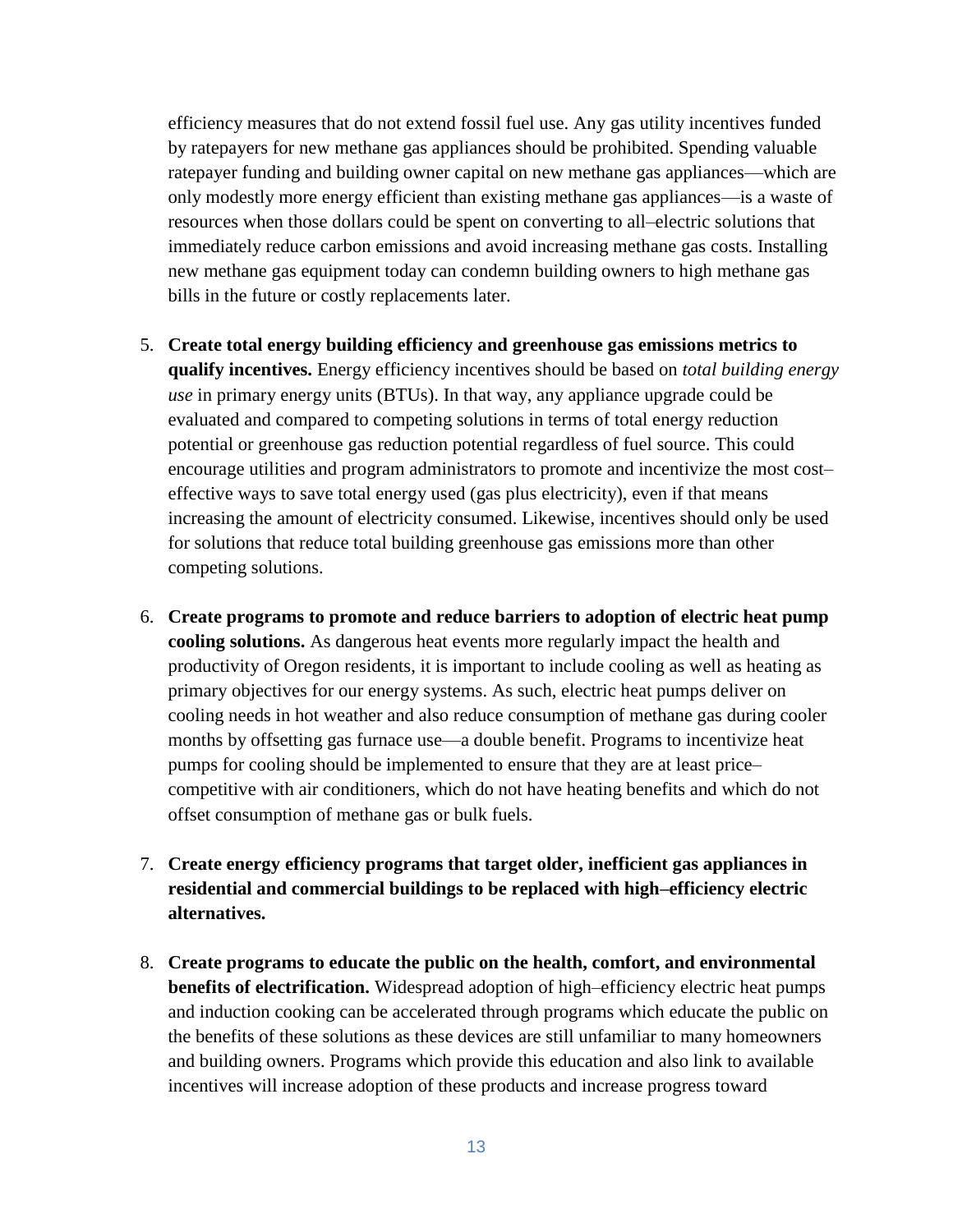statewide decarbonization goals. Precedents for such programs exist in California<sup>30</sup>, Massachusetts<sup>31</sup>, and New York State<sup>32</sup>.

9. **Include public health impacts and climate impacts in all OPUC policy decisions.** In addition to ratepayer impacts, utility revenue requirements and energy reliability, the OPUC should consider the relative public health and climate benefits of infrastructure it is either promoting or discouraging in its policy making decisions. This extends from ratemaking to IRPs. It should be standard practice to weigh the true value of beneficial electrification (including its indirect benefits to society and the climate) as well as the true harms of continued methane consumption (including its health and climate impacts) as a formal part of all policy decisions.

## B. Create New Programs to Support LMI Electrification Options

ETO incentives which reduce the capital costs of appliance upgrades are often insufficient to enable LMI households to undertake those costly improvements. For these ratepayers, upgrades which could significantly reduce their energy payments can be out of reach, even with those incentives. New programs should be developed to drive electrification and weatherization improvements for lower–income households specifically. These programs will deliver economic and health benefits to these communities in addition to lowering statewide emissions. **While in general the OPUC should double–down on electrification programs that help everyone, it should prioritize new programs that specifically focus on LMI households to avoid potential negative bill impacts for those ratepayers.** 

These projects should be developed with key stakeholders at the table who might not have had the opportunity to participate in this UM 2178 proceeding, but who are most closely familiar with the needs of LMI communities and the challenges with implementing energy efficiency programs in these communities. Special attention should be given to programs focusing on rural communities and the unique challenges they face in transitioning to electric solutions. This will ensure that programs are designed to maximize effectiveness and ensure that those most in need are truly served by these programs.

<sup>30</sup> *The Switch is On*,<https://www.switchison.org/> (last visited Oct. 26, 2021).

<sup>&</sup>lt;sup>31</sup> Massachusetts Clean Energy Center,<https://goclean.masscec.com/> (last visited Oct. 26, 2021).

<sup>&</sup>lt;sup>32</sup> Clean Heating and Cooling (CH&C) Campaigns, New York State, [https://www.nyserda.ny.gov/All-](https://www.nyserda.ny.gov/All-Programs/Programs/Clean-Heating-and-Cooling-Communities/Campaigns)[Programs/Programs/Clean-Heating-and-Cooling-Communities/Campaigns](https://www.nyserda.ny.gov/All-Programs/Programs/Clean-Heating-and-Cooling-Communities/Campaigns) (last visited Oct. 26, 2021).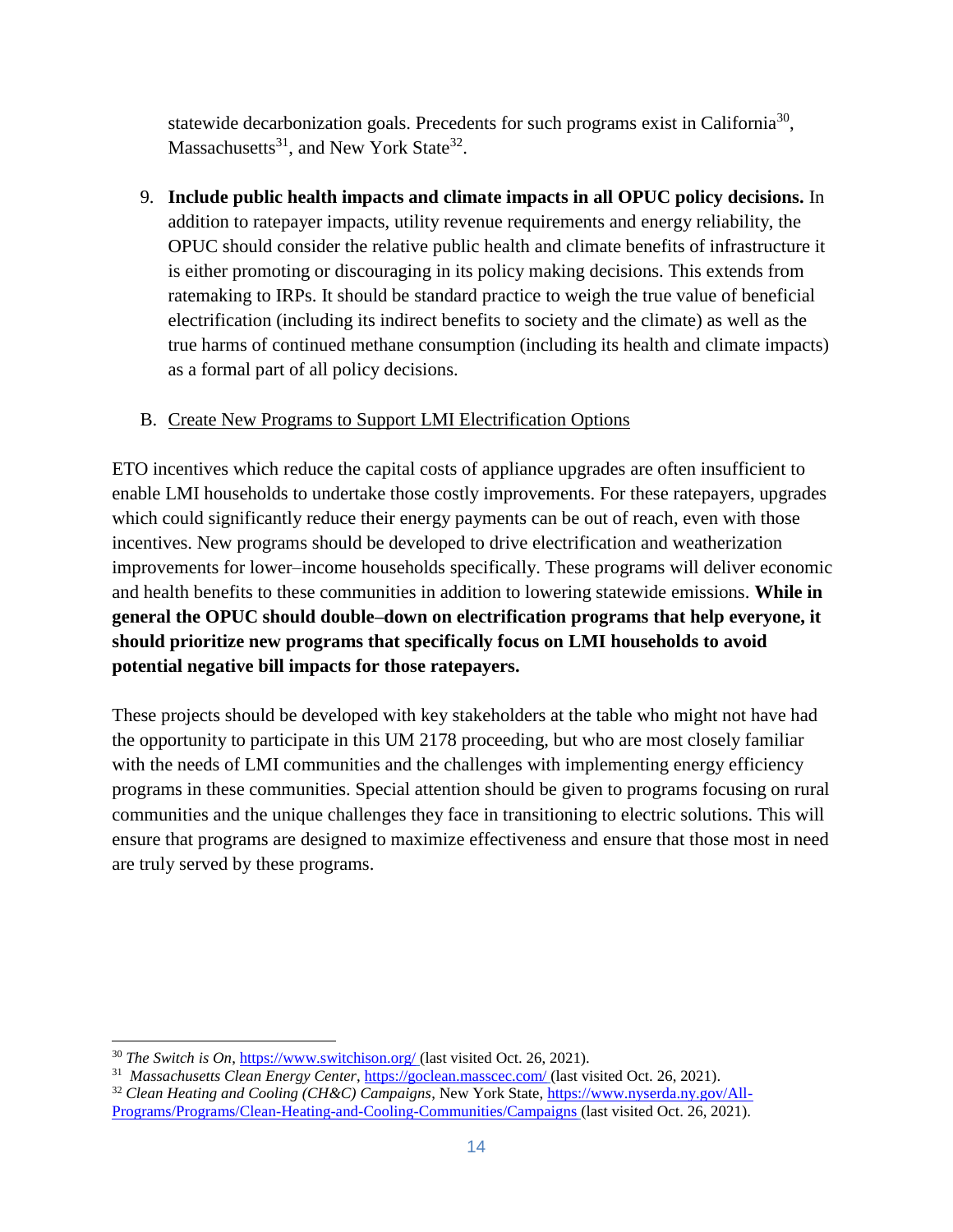In general, these programs should:

- 1. **Prioritize investments in LMI and rural communities** that carry the highest risk of being exposed to rising gas costs the longest and with the least ability to absorb transition costs to more energy efficient solutions.
- 2. **Provide affordable weatherization and electrification solutions** including electric heat pump systems for LMI households in need of cooling and heating technologies as well as induction cooking to improve indoor air quality.
- 3. **Include allowances for necessary electrical upgrades and plumbing upgrades** in addition to other expected costs, since many of these homes will be older and in need of these upgrades to take advantage of energy–efficient appliances.
- 4. **Promote weatherization and electrification of rental units** that serve LMI communities.
- 5. **Promote all–electric affordable housing developments.**
- 6. **Recognize and value the positive health and societal impacts of solutions in program design.** Weatherization, heat pumps for heating and cooling, and induction cooking will improve comfort and indoor air quality, reduce health risks, improve the productivity of those targeted by the programs, and reduce operating costs and greenhouse gas emissions.
- C. Pilot Programs for Hard to Decarbonize Sectors

To decarbonize hard–to–reach sectors, pilot programs could be created to study and understand how the use of limited green hydrogen and RNG resources can be optimized. **But these pilot programs should not be funded at the expense of robust programmatic efforts to encourage beneficial electrification or efficiency, and they should not be intended to promote using green hydrogen or RNG for space or water heating in residential or commercial buildings.**

The results of any pilot programs should identify near–term and long–term technology development needs and pathways to achieve equitable and least–cost deployment. Potential focus areas for pilot programs include:

1. **Winter Peak Energy Loads.** Given the concerns about overall system reliability and meeting winter peak energy demands, pilot programs that explore application of green hydrogen for long–term storage and peak load electricity generation should be prioritized. This could be a key technology to achieve 100% renewable energy for electricity and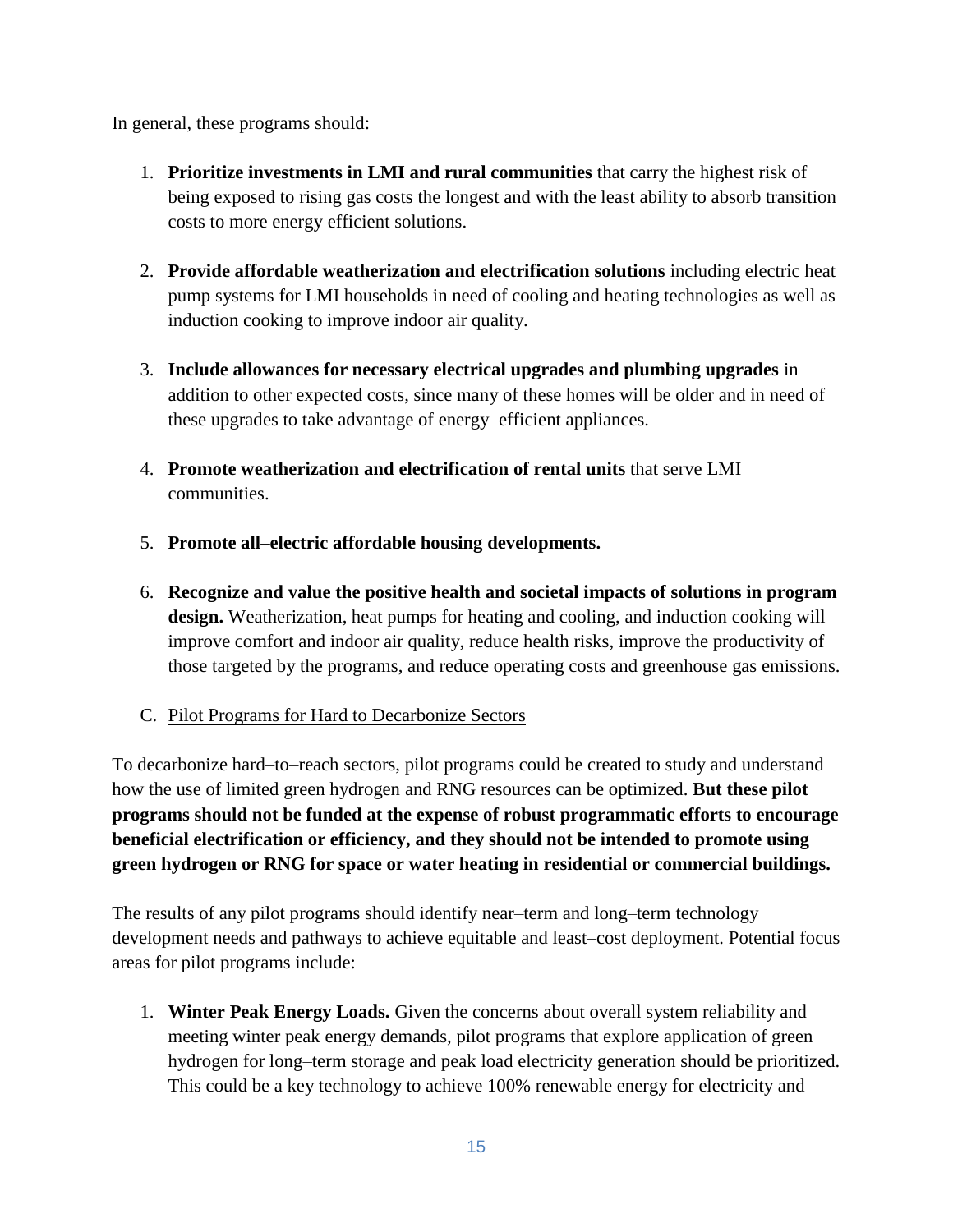carbon–free heating for buildings all year long. The OPUC should direct utility investments in green hydrogen toward this application rather than needlessly using green hydrogen for heating buildings.

- 2. **High–heat Applications**. Some industrial processes require high–heating temperatures that cannot be readily and economically achieved with electricity. The OPUC should explore pilot programs for such applications.
- 3. **Transportation**. Green hydrogen also holds some promise for hard–to–electrify transportation applications such as some trucking and shipping applications and air transportation. The OPUC should identify pilot programs for these applications.

# IV. **The OPUC Must Re-examine Ratemaking to Prevent Imprudent Gas Costs and Better Protect Ratepayers**

The OPUC has an obligation to ensure rates are "reasonable and just[.]"<sup>33</sup> In compliance with this responsibility, the OPUC should seek to limit further investment in the gas system in order to mitigate the future rate impacts of stranded assets. Of critical importance is reformation of Oregon's line extension policies to better align with the reality of a decarbonized energy system in the future. Relatedly, the OPUC should consider other methods of incorporating stranded– asset risk into its decisions, such as evaluating circumstances when accelerated depreciation is appropriate, exploring securitization, and performance–based ratemaking. Of primary concern, however, is understanding and addressing the needs and views of LMI ratepayers.

## A. The OPUC Must Understand and Address the Needs of Low–income Ratepayers in Ratemaking Processes (implementing HB 2475)

House Bill 2475 (HB 2475), which will take effect on January 1, 2022, empowers the OPUC to take into consideration the "differential energy burdens" facing low–income customers in establishing gas utility rates.<sup>34</sup> The law specifically authorizes the OPUC to consider "other economic, social equity or environmental justice factors that affect affordability for certain classes of utility customers."<sup>35</sup> It defines "environmental justice communities" to include "communities of color, communities experiencing lower incomes, tribal communities, rural communities, coastal communities, communities with limited infrastructure and other communities traditionally underrepresented in public processes and adversely harmed by

<sup>33</sup> Or. Rev. Stat. § 757.020

<sup>34</sup> H.B. 2475 § 2, 81st Leg. Assemb., Reg. Sess. (Or. 2021).

<sup>35</sup> *Id*. § 2.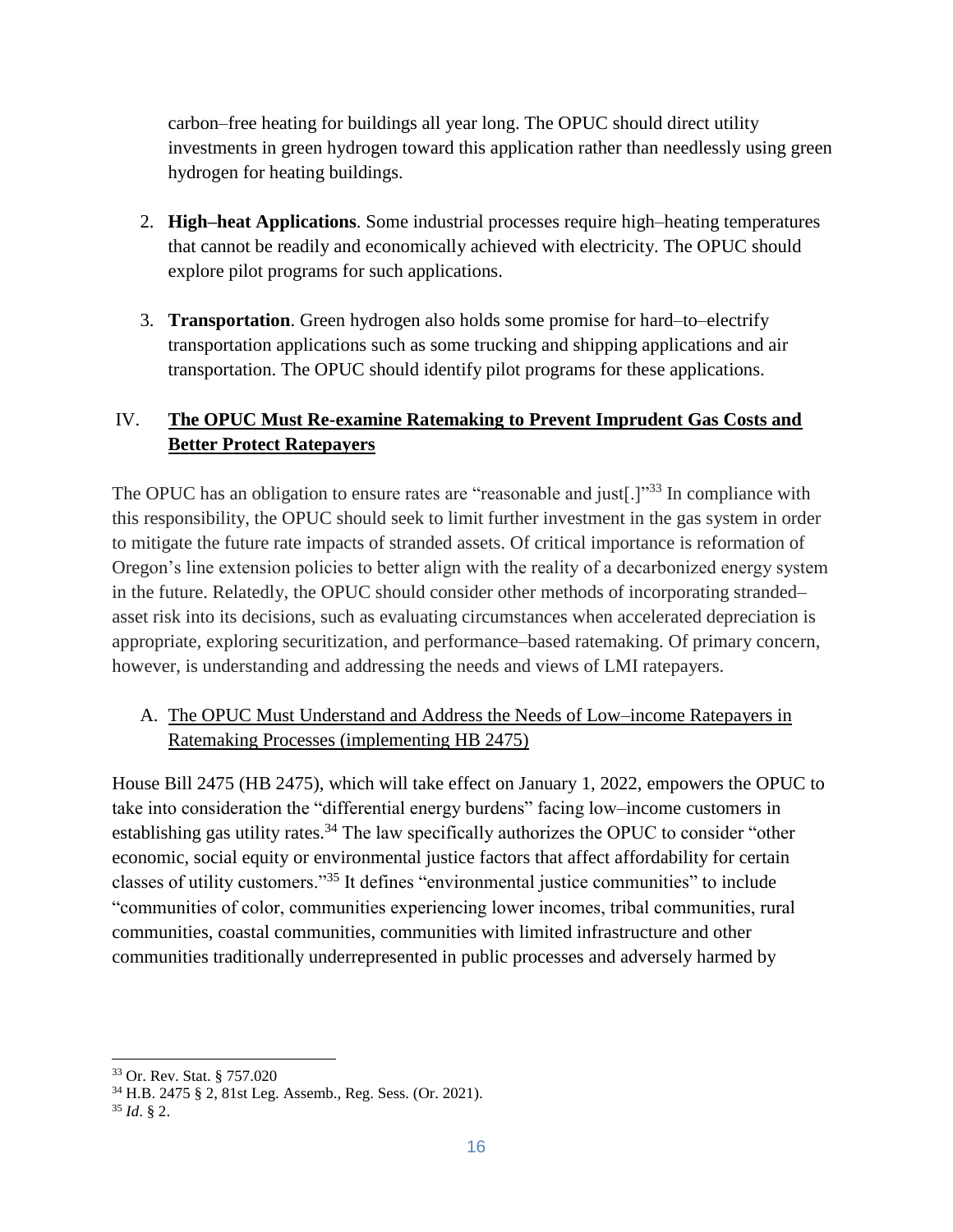environmental and health hazards, including but not limited to seniors, youth and persons with disabilities."<sup>36</sup>

In addition to measures such as "comprehensive classifications, tariff schedules, rates and bill credits," the law authorizes the OPUC to work to reduce the energy burdens of environmental justice communities through other bill reduction programs, including demand response or weatherization.<sup>37</sup>

Without proper regulatory action—as the Regulatory Assistance Project warns—Oregon's gas transition will disproportionately burden LMI communities and customers, who already spend a higher percentage of their income on energy bills.<sup>38</sup> These energy burdens frequently force LMI customers to forgo essential needs, such as choosing to skip in–home heating during cold winter months in order to pay for children's meals.<sup>39</sup> At the same time, many LMI customers lack the financial resources that will enable wealthier customers to quickly switch from gas to electric appliances once rates inevitably rise and make electric options more cost–effective.

Despite these obstacles, under HB 2475 the OPUC has a range of tools at its disposal to minimize the potentially–negative financial impacts of the gas transition on LMI individuals and other historically–disadvantaged communities.

Some examples of actions the OPUC might take to provide for an equitable transition include: 1) creating dedicated rate classes for LMI customers; 2) ensuring these individuals are not unfairly penalized; and 3) providing financial incentives, including discounted rates, heavily subsidized repayment plans, and policies to prevent appliance disconnection. While these are all possibilities, it is imperative that key stakeholders—including organizations representing low– income and environmental justice communities—be involved in designing the appropriate rate structures and policies affecting LMI individuals and communities.

The challenges facing LMI customers have grown increasingly difficult over the past 18 months, with increases in job losses, housing insecurity, the end of enhanced unemployment benefits, and many people spending more time at home whenever possible due to the pandemic. As such, it is imperative that the OPUC make concerted efforts to engage directly with LMI customers and other underserved communities in drafting these regulations.

Key accessibility measures should include providing live interpretation services to provide language access for individuals with limited English proficiency, as well as scheduling public meetings during evenings and weekends to allow for broader participation. Furthermore,

 $\overline{a}$ 

<sup>36</sup> *Id*. § 1(5).

<sup>37</sup> *Id*. § 7.

<sup>38</sup> *Under Pressure* at 9.

<sup>39</sup> Clean Energy Oregon, *Energy Affordability Act (House Bill 2475) Passes Oregon Senate with Bipartisan Suppor*t (May 13, 2021), *available at* [https://cleanenergyoregon.org/en/news/hb2475-victory.](https://cleanenergyoregon.org/en/news/hb2475-victory)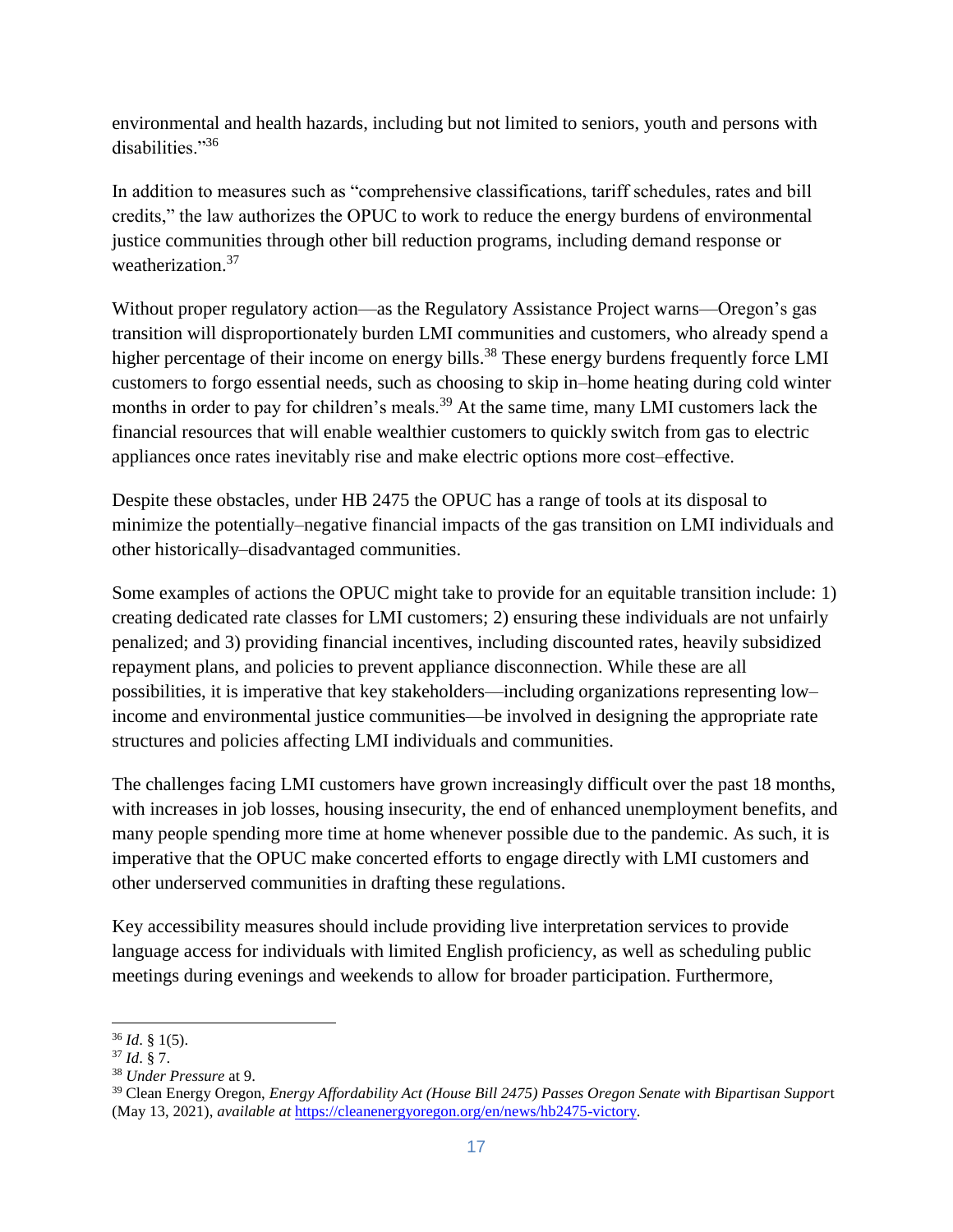meetings should be simultaneously conducted with remote and in–person options—with a focus on holding meetings in familiar and accessible venues in underserved communities—to maximize possible attendance.

#### B. Oregon's Line Extension Policies Must Be Reformed

Line extension policies merit re–examination in light of expectations of declining gas demand. The OPUC has an important role in determining the amount of gas service line extension allowance, if any, will be given. That calculation is related to the probable revenue for gas, which given Oregon's climate directives, we expect to be less over time as gas is phased out.

The general policy for connections to the gas system is found in [OAR 860-021-0050:](https://1.next.westlaw.com/Link/Document/FullText?findType=L&pubNum=1013613&cite=ORADC860-021-0050&originatingDoc=I9dec9dfcdbe011ddbc7bf97f340af743&refType=LQ&originationContext=document&transitionType=DocumentItem&ppcid=43402c4d6e9f4beba8add5932f5319ae&contextData=(sc.UserEnteredCitation))

Each gas utility shall furnish a gas service from the gas main adjacent to the customer's premises to and including the meter. Each gas utility shall develop, with the Commission's approval, a uniform policy governing the amount of service extension that will be made free to connect a new customer. This policy should be related to the investment that can prudently be made for the probable revenue.

The exact formula for a line extension allowance varies by utility (see Attachment 1). The general policy is that gas companies provide allowances for gas line connections of up to 40 feet.<sup>40</sup>

**Avista:** The extension from existing distribution mains to the premises to be served does not exceed *three (3) times the estimated annual gross revenue* as determined by the Company to be derived from bonafide applicants for such service; provided, however, that the *request for service shall be of such permanence as to warrant the expenditure involved.*<sup>41</sup>

**Cascade**: Cascade will provide an extension allowance in "An amount equal to four and one–half *(4*–*1/2) times the estimated annual gross margin (gross revenue less cost of gas) to* be derived from each additional customer, in excess of the number of customers on which the advance was predicated, whose service line is connected directly to the main extension upon which the advance was made. Such refund shall be granted within thirty (30) days of setting of a meter for such additional customer or customers**."** Cascade also provides an additional amount at the end of the fifth year based on a formula for actual gas used, less the estimated annual therms used in calculating the advices time five, and if the difference between these is a positive number an additional refund is calculated by

<sup>40</sup> *See* Order No. 01-1024, No. AR 240 (Or. Pub. Util. Comm'n Dec. 3, 2001)

<sup>41</sup> Avista, Or. Pub. Util. Comm'n Rule No. 15, Gas Main Extensions, *available at* [https://www.myavista.com/-](https://www.myavista.com/-/media/myavista/content-documents/our-rates-and-tariffs/or/or_15.pdf) [/media/myavista/content-documents/our-rates-and-tariffs/or/or\\_15.pdf](https://www.myavista.com/-/media/myavista/content-documents/our-rates-and-tariffs/or/or_15.pdf) [hereinafter "Avista Rule 15, Gas Main Extensions"].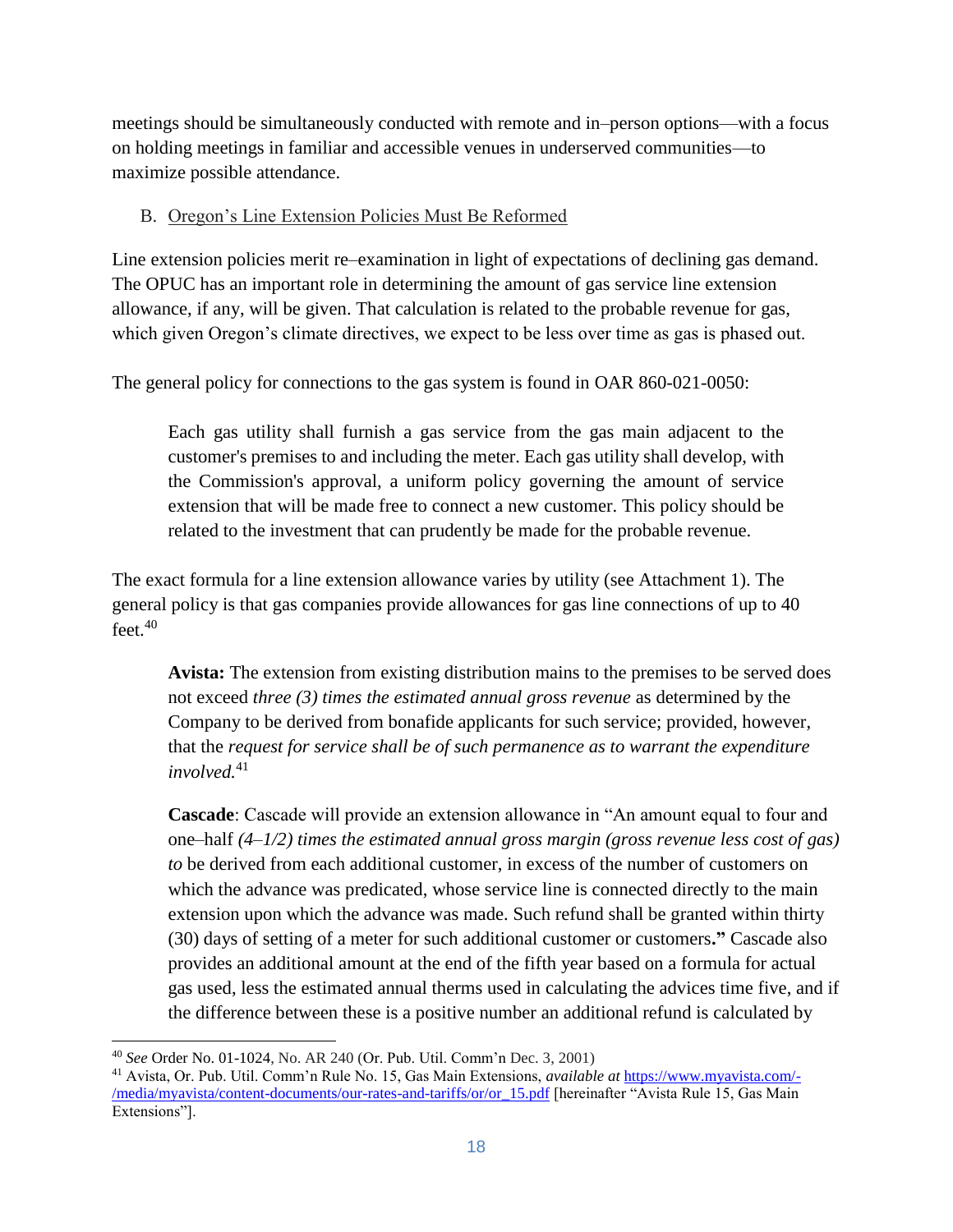multiplying this number by the gross margin per therm employed in determining the original free footage allowance.<sup>42</sup>

**Northwest Natural:** Northwest Natural has a per dwelling gas line extension allowance that varies based on the types of gas appliances contained in the dwelling. For homes with gas heating, the allowance is \$2875, for gas water heaters, \$2100, and for a gas range or dryer, \$850. In total, the max allowance is \$5825 for a single–family dwelling.<sup>43</sup>

Line extension allowance policy reforms should include the following:

1. **Eliminate gas line extension allowances.** The current line extension allowance policies favor connecting more and more homes to a gas system that over the next few years will be phased out and ultimately eliminated. This is counter–productive to Oregon's climate goals and decarbonization objectives.

The general principles of ratemaking also support eliminating these allowances. First, the gas system will not be used and useful in the near future as gas is phased out. Second, these new gas lines will ultimately become stranded assets as customers move to fully electrify and gas lines are no longer needed. Third, even under the existing line extension allowance policy, in OAR [860-021-0050,](https://1.next.westlaw.com/Link/Document/FullText?findType=L&pubNum=1013613&cite=ORADC860-021-0050&originatingDoc=I9dec9dfcdbe011ddbc7bf97f340af743&refType=LQ&originationContext=document&transitionType=DocumentItem&ppcid=43402c4d6e9f4beba8add5932f5319ae&contextData=(sc.UserEnteredCitation)) the amount of the line extension allowance "should be related to the investment that can prudently be made for the probable revenue." With probable revenues moving lower and towards zero, the **investment in any line extension is imprudent.** Fourth, the individual utility policies also account for the permanence of such an investment and is tied to future revenues. For example, Avista's line extension allowance policy notes that such allowances and new requests for service "*shall be of such permanence as to warrant the expenditure involved*."<sup>44</sup> Each utility's formulas are also predicated on expected revenue from gas customers, whether it is three or four and a half times the expected gross revenue or the installation of certain gas appliances in homes.<sup>45</sup> If the gross revenue figures are decreasing and moving towards zero, and appliances are electrified, then the line extension allowance should commensurately decrease and move to zero.

<sup>42</sup> Cascade Natural Gas, Or. Pub. Util. Comm'n Rule No. 10, Main Installations, *available at*  <https://www.cngc.com/wp-content/uploads/PDFs/Rates-Tariffs/Oregon/10-main-installations.pdf> [hereinafter "Cascade Rule 10, Main Installations"].

<sup>43</sup> NW Natural, Or. Pub. Util. Comm'n Schedule X, Distribution Facilities Extensions for Applicant-Requested Services and Mains, *available at* [https://www.nwnatural.com/-/media/nwnatural/pdfs/oregon-tariff-book--](https://www.nwnatural.com/-/media/nwnatural/pdfs/oregon-tariff-book---schedule/25xai.pdf?la=en&hash=16907AF6540316071184DEAA781AEBF5) [schedule/25xai.pdf?la=en&hash=16907AF6540316071184DEAA781AEBF5](https://www.nwnatural.com/-/media/nwnatural/pdfs/oregon-tariff-book---schedule/25xai.pdf?la=en&hash=16907AF6540316071184DEAA781AEBF5) [hereinafter "NW Natural Schedule X"].

<sup>&</sup>lt;sup>44</sup> Avista Rule 15, Gas Main Extensions.

<sup>45</sup> *See* Cascade Rule 10, Main Installations and NW Natural Schedule X.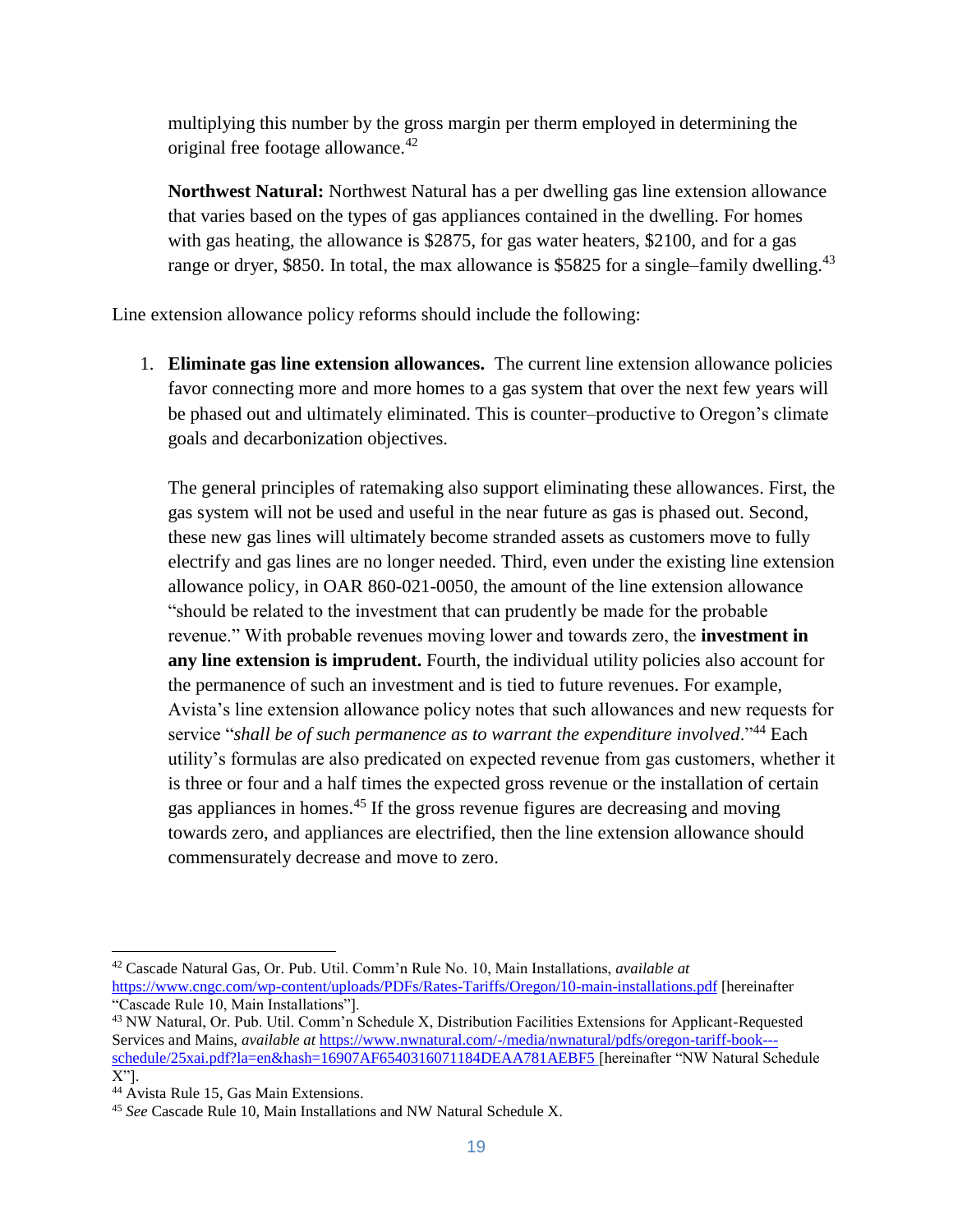- 2. **Establish additional fees for new voluntary connections to the gas system to fund system decarbonization.** In addition to eliminating the gas line extension allowance, the OPUC also needs to find a way to facilitate electrification for low income customers and to avoid saddling LMI customers with the costs of decarbonizing. Thus, in addition to eliminating the gas line extension allowance, the OPUC should consider adding additional fees for new voluntary connections to the gas system since any new infrastructure will **add to the cost of decarbonizing the entire system**. It is reasonable and in the best interest of existing customers to shift the cost and risk of new gas connections onto new, higher–wealth customers who insist on utilizing gas instead of other lower carbon alternatives, rather than expecting existing LMI customers to bear those costs.
- 3. **Increase line extension allowances for electrification.** The OPUC should also explore proactive policies that increase the line extension allowance<sup>46</sup> for electrification, and consider additional funding for other "behind the meter" upgrades needed to facilitate electrification, such as panel and circuitry upgrades for existing buildings. Line extension allowances for these "behind the meter" upgrades that are necessary in many existing homes in order to install electric heat pumps or EV charging circuits could be justified based on the anticipated additional electricity demand from those devices.

In light of changing climate policies, line extension allowances for gas are no longer appropriate in Oregon.

## C. The OPUC Should Consider Circumstances when Accelerated Depreciation is **Appropriate**

Lowering the rate base is an important strategy to mitigate the long–term rate increases we can expect to see for gas customers who remain on the system in the coming decades, while lowering the risk of stranded assets. Accelerating depreciation is one way to lower the rate base, and the OPUC should evaluate accelerated depreciation in two distinct scenarios. Additionally, the information gleaned from evaluating proposed investments through a depreciation lens could be a useful tool.

First, for existing gas infrastructure, the OPUC should evaluate accelerating depreciation on the remaining book value of these assets. Many gas infrastructure investments have extremely long asset lives, in some cases reaching 60 or even 80 years. As a result, even for infrastructure that was installed and deemed prudent decades ago, there may be significant remaining undepreciated book value meant to be recovered from ratepayers over the next several decades. Over the

 $\overline{a}$ 

<sup>46</sup> The newer electric line extension allowance for PGE can be found in Order No. 20-483, No. UE 385 (Or. Pub. Util. Comm'n Dec. 23, 2020).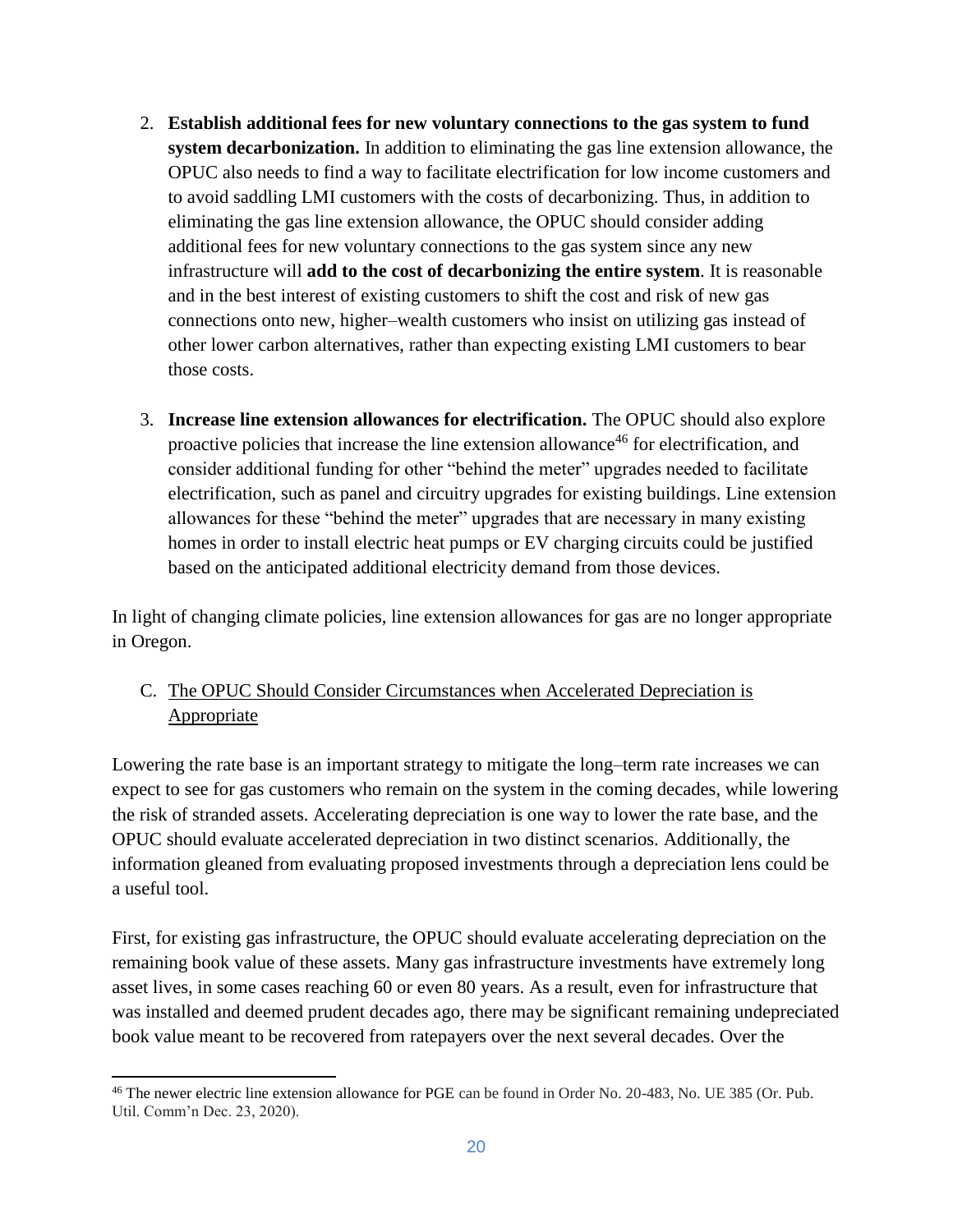coming years, it is extremely likely that significant numbers of gas customers will transition to all–electric systems, that the gas system may need to change or shrink significantly, and that remaining gas infrastructure may become obsolete. **If the depreciation schedules remain unchanged, it is likely that gas infrastructure may become stranded assets and that customers who remain on the gas system for longer (e.g., lower–income and middle–income customers) will be responsible for disproportionately high shares of the depreciation expense.** 

Accelerating the depreciation schedule can help to ensure that a large customer base helps pay for the costs of existing—and previously deemed prudent—investments rather than allowing the remaining costs of the existing system to fall on those with the least ability to pay. While accelerating the depreciation schedule can result in a short–term rate increase, paying off the debt sooner ultimately lowers costs. While the potential rate shock should be closely examined and strategies should be developed to limit impact on low–income customers, **allowing depreciation schedules to remain unchanged puts gas utility customers remaining on the system at greater risk of significant rate increases in the future.** 

Second, when evaluating *new* infrastructure, the OPUC should evaluate costs on a shorter depreciation schedule: 10–years or even less. While utility capital investments are often designed to last for multiple decades, new investments in gas infrastructure—especially those related to heating buildings—are unlikely to remain economically prudent over such a long time horizon. Any new investment in the build out of gas infrastructure should be closely scrutinized and have its costs evaluated on a short–term timeframe in order to fully evaluate likely costs to ratepayers. **If gas utilities choose to nevertheless pursue new infrastructure projects with longer assumed lifespans, the OPUC should make clear that ratepayers will only be responsible for the costs through the project's first ten years,** unless the gas utility can demonstrate that continued operation and maintenance of the infrastructure is in customers' best interest. Otherwise, shareholders should be responsible for any remaining undepreciated book value.

Finally, evaluating proposed infrastructure investments as being fully depreciated by 2050 to determine whether there is a significant cost to ratepayers from stranded assets could be a useful tool. While the OPUC may not necessarily require investments to be depreciated on this schedule, the evaluation may serve to clarify the trade–offs inherent in comparing proposed gas infrastructure investments and non–pipes solutions.

### D. The OPUC Should Explore Securitization

In conjunction with the legislature, the OPUC should explore the possibility of utility securitization in Oregon. As Oregon moves toward a decarbonized energy grid, the potential for stranded assets related to the existing gas system increases. While accelerating an asset's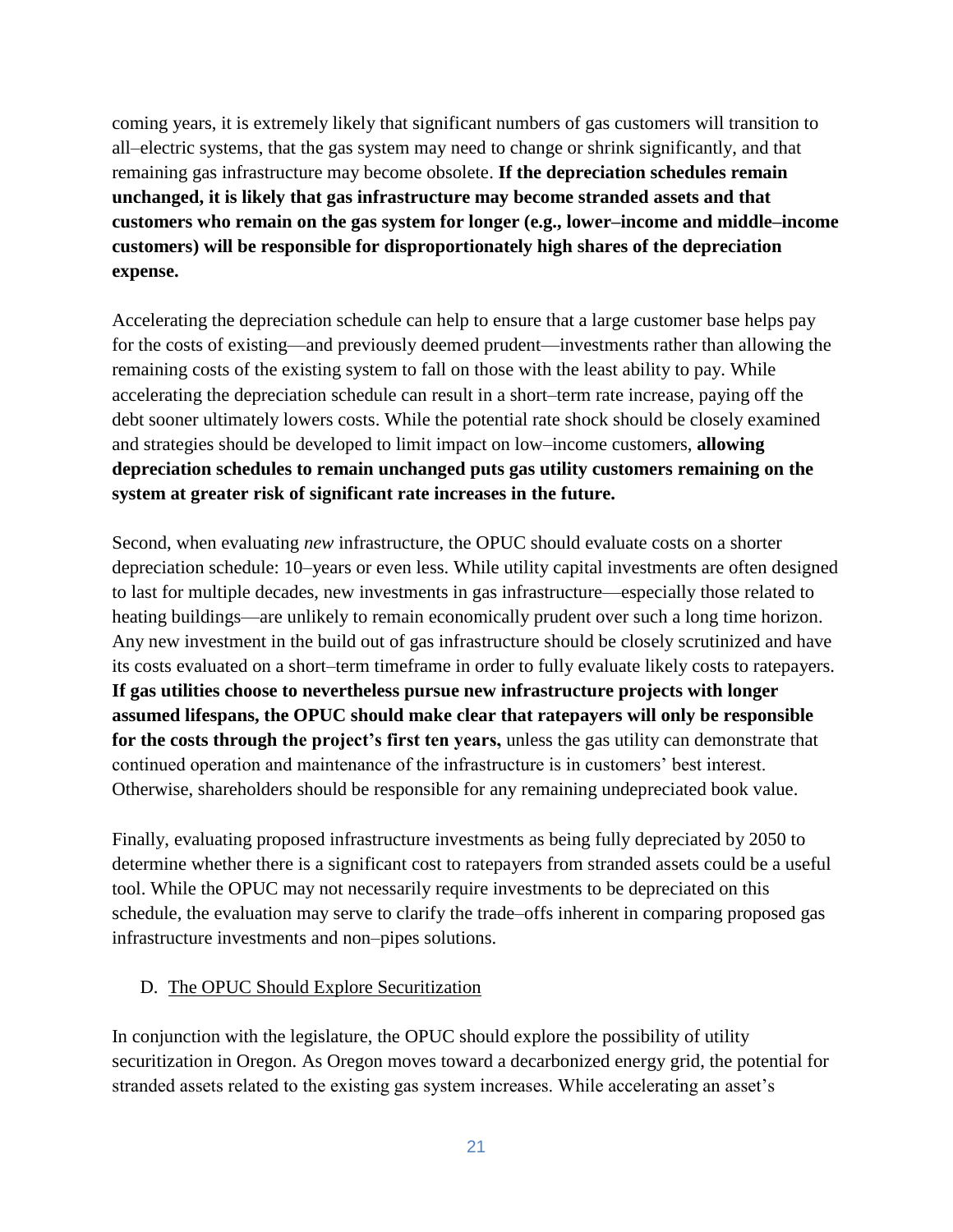depreciation schedule in order to avoid that asset from becoming stranded is one solution, it can also quickly drive up rates, resulting in a rate shock for customers. Securitizing certain past investments offers an alternative solution that is often lower cost.

At its core, ratepayer–backed securitization is refinancing, similar to a homeowner refinancing a mortgage in order to take advantage of lower interest rates. In the utility context, debt still owed on certain assets is replaced with a lower–interest bond guaranteed by ratepayers, thereby reducing costs. There are three essential elements to securitization: (1) identification of large, well–defined, and non–recurring expenses authorized for recovery; (2) a finance order authorizing ratepayer–backed bonds to "buy out" the utility's debt; and (3) the creation of a bankruptcy–remote entity responsible for pay the bondholders.

### **First, the OPUC must identify assets for which securitization would be a useful tool.**

Importantly, before being eligible for securitization, the utility must establish that the costs have been prudently incurred and are eligible for recovery. Typically, after this showing, the OPUC will create a regulatory asset and authorize recovery of the remaining debt through securitization.

**Second, the OPUC must issue a finance order authorizing the issuance of lower**–**interest ratepayer**–**backed bonds, which become a surcharge on customers' monthly utility bills.**  The order must be irrevocable and customers may not avoid or bypass the charge. These steps are necessary to make the resulting bonds extraordinarily low risk to investors and thus capable of securing extremely low interest rates and reducing overall costs. For instance, ratepayer– backed bonds could be available for 3 or 4 percent. This interest rate would replace the utility's current cost of capital, often upwards of 7 or 8 percent.

**Third, once the bonds have been issued, the now–securitized asset would come off of the utility's balance sheet and utility shareholders would receive full repayment of their invested capital and no longer receive a rate of return on the returned capital.** Ratepayers would then pay off the issued bonds at somewhere between 3 and 4 percent (or lower) compared to adjusted weighted average cost of capital, often exceeding 7 or 8 percent. The costs would appear as a separate line item on customers' bills and be paid to a specially–created, bankruptcy– remote entity responsible for paying the bondholders.

In nearly all states, legislation has been necessary to provide public utility commissions with the needed authority to issue irrevocable ratepayer–backed bonds and also to establish a bankruptcy– remote entity responsible for paying the bondholders. However, when properly established, securitization can result in significant savings compared to traditional financing costs or even accelerated depreciation. As one example, the Michigan Public Service Commission authorized Consumers Energy Company to securitize up to \$389.6 million for the retirement and demolition of three coal–fired power plants which had a book value of \$361.2 million. Consumers Energy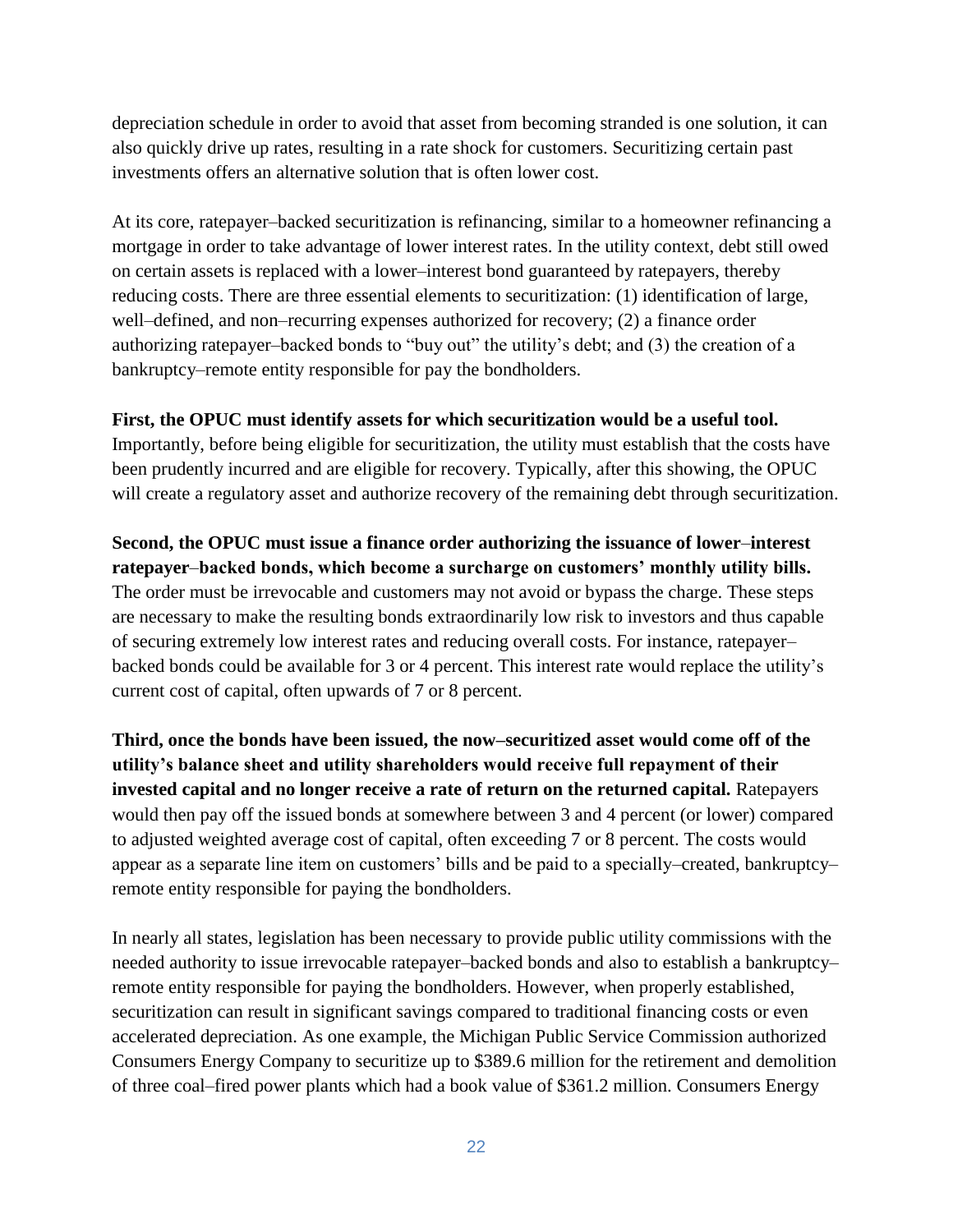Company estimated that the weighted average interest rate for the securitization bonds would be 3.59 percent, well below the utility's then cost of capital of 9.48 percent. By securitizing the retirement and demolition, Consumers estimated that customers would save approximately \$133.5 million compared to traditional financing costs.

While securitization is not currently authorized in Oregon, the OPUC could take steps now to evaluate whether securitization would be beneficial to customers and should be considered by the legislature. Integrated resource planning, across the gas and electric sectors as recommended earlier in this comment, would likely identify whether it would be beneficial to retire or decommission certain gas assets prior to the end of their depreciable life. If so, these past investments may be good candidates for securitization, in order to allow for their retirement as soon as possible and at ratepayer savings

## E. Revise Incentives to Align with Goals Through Performance–Based Mechanisms

Increasingly, utility regulators are recognizing that traditional cost of service regulation no longer provides the correct incentives for 21st century utilities, particularly when state law and policy seek to quickly and equitably transition to a decarbonized energy system. Traditional cost of service regulation incentivizes utilities to maximize shareholder value by increasing large capital investments. However, as the OPUC considers the future of gas regulation, it is important to reevaluate whether a traditional cost–of–service regulation provides the correct incentives when reducing investment in gas infrastructure is key to transitioning to a cleaner energy mix.

**The OPUC should move towards implementing a new regulatory construct that does not incentivize gas utilities to overinvest in capital projects and instead encourages smart and efficient performance, centering customers' needs.** The OPUC should consider implementing a performance–based regulation, which is an alternative to cost of service regulation and can help the Commission to reorient utility objectives.

Performance–based regulation can take many forms but typically includes two components: multiyear rate plans (MRPs) and performance incentive mechanisms (PIMs). First, MRPs can provide a new revenue model for utilities that does not reward continuous large–scale capital investment. Under an MRP, revenues are not reconciled with actual costs. Instead, the utility is granted an allowed revenue and is permitted to keep a portion of cost savings during the rate plan period, which typically lasts for three to five years, during which time the utility and commission agree to avoid new rate cases. In other words, the utility must operate within its authorized revenue amounts and is rewarded for finding the most cost–effective solutions for serving customers. In this way, the utility will experience the budget as its own money at risk. The OPUC should take care to avoid creating incentives for gas utilities to *add* customers, which would be the case if allowed revenues in an MRP were based on a per–customer figure.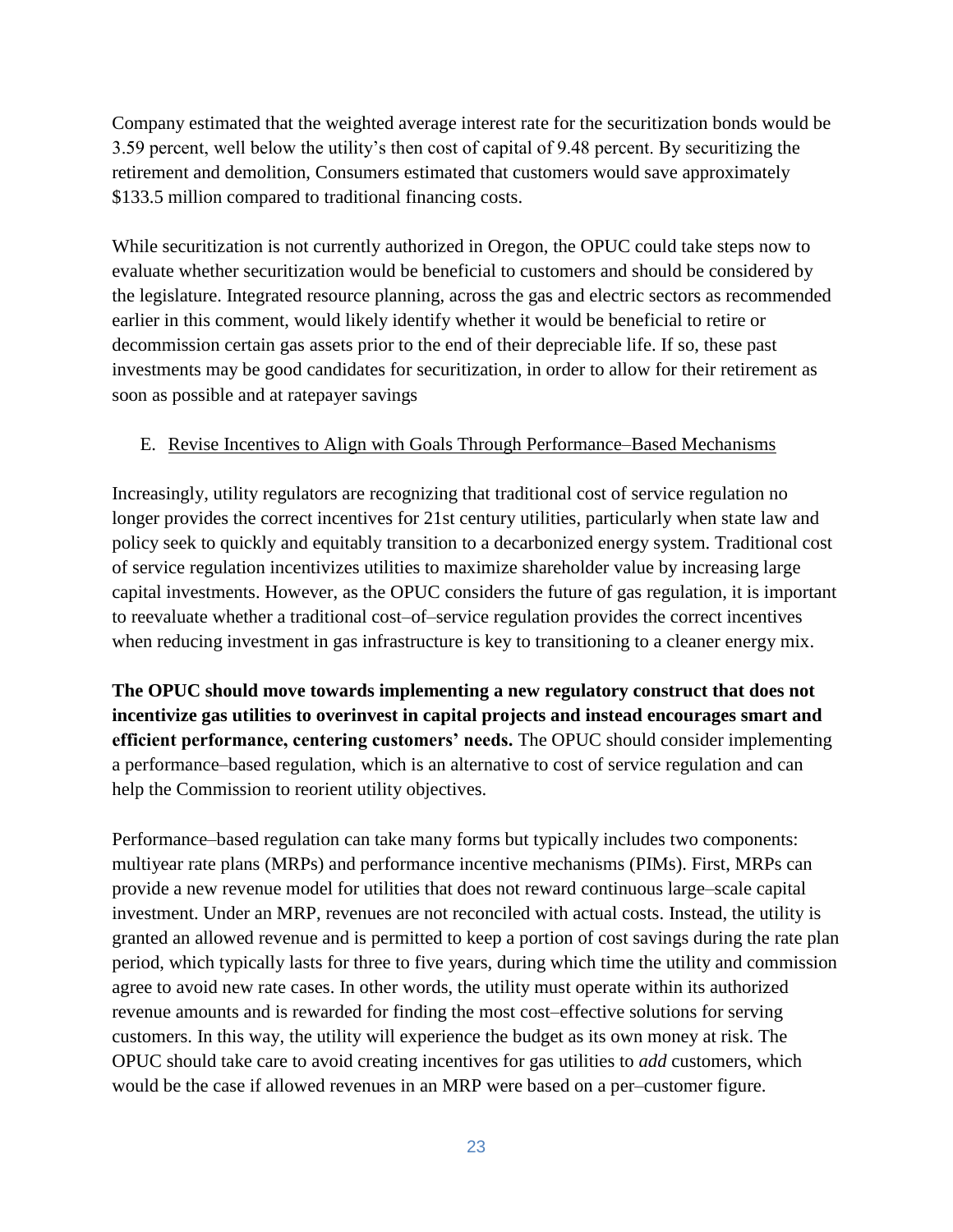When considering whether to implement an MRP, the OPUC should closely examine any adjustor or "tracker" mechanism that would allow the utility to recover fluctuating costs.<sup>47</sup> Adjustor mechanisms can undermine effectiveness of an MRP design when utilities track costs that are consistently increasing but not costs that are decreasing, meaning that customers are not capturing the gains from decreased costs. The OPUC should pay particular attention to any proposed tracker for infrastructure replacement or similar that would allow utilities to replace gas distribution lines or other infrastructure without appropriate scrutiny

Second, performance–based regulation typically includes performance incentive mechanisms, or PIMs, which can create a counter balance to the potential downside of MRPs, in that utilities may be incentivized to reduce costs at the expense of customer service or other utility performance. Importantly, however, PIMs can be used with or without an MRP and thus could be implemented immediately because, even as part of a traditional cost–of–service regulation, PIMs can be used to express regulatory expectations and connect those expectations with financial consequences.

Various options exist to establishing a PIM framework, but common examples include: establishing a system of penalties and rewards while keeping more traditional ratemaking features in place; and/or reducing the baseline return on equity built into the revenue requirement but allowing a utility to achieve a typical profit level with good performance or even to exceed a typical profit level with excellent performance. The specific details for which utility actions to reward or penalize can be quite flexible, covering topics such as quality of service, fair treatment of low–income ratepayers, and/or decarbonization goals.

**The OPUC should begin evaluating the benefits of incorporating PIMs into either its current ratemaking regulatory scheme or through a MRP by clearly establishing goals for utilities,** such as: exceeding the greenhouse gas emission reduction requirements under the Climate Protection Plan, facilitating high electrification of residential and commercial buildings, increasing energy efficiency, and/or establishing low and middle–income ratepayer programs that would facilitate energy efficiency and carbon reduction. In addition, **the OPUC should consider developing targets against which to judge the utilities' performance.** Some targets may be set based on a known baseline, such as exceeding greenhouse gas reduction requirements of the CPP, while other targets will require the OPUC to first establish a baseline. For example, if the OPUC would like to encourage greater energy efficiency gains, it could require that the utilities report a simple metric, such as kilowatt hours of energy the utility helped customers save compared to total kilowatt hours of energy sold, and set a target based on the known baseline.

 $\overline{a}$ 

 $47$  For example, in Oregon, the Transition Adjustment Mechanism, which allows utilities to recover yearly fuel costs, would be an adjuster or tracker mechanism that should be closely scrutinized.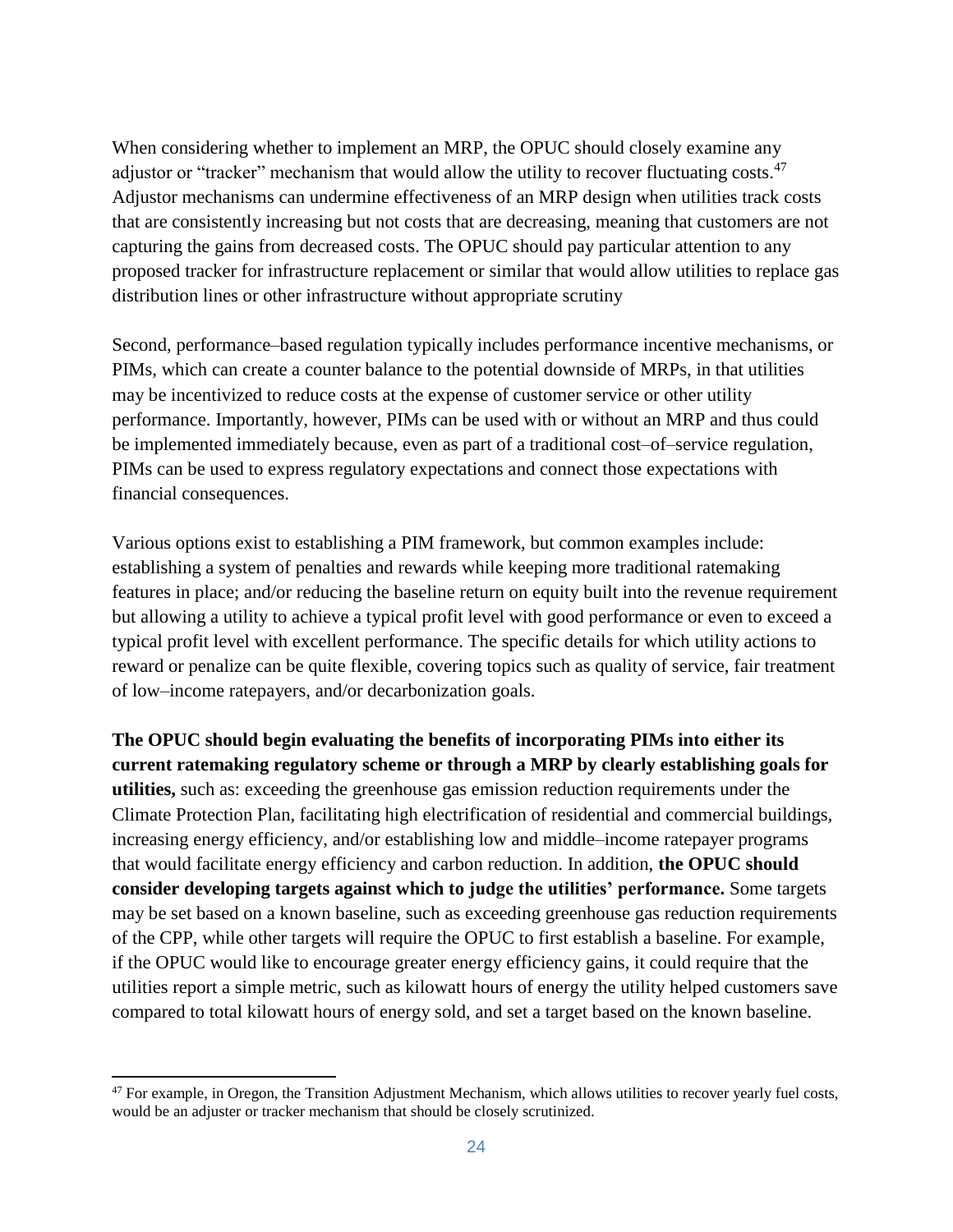## Finally, **the OPUC should also consider financial incentives or shared**–**savings mechanisms that could serve as a reward for meeting performance targets.**

While there are many possible PIMs formulations, the OPUC can implement various options incrementally and iteratively. **The important thing is to ensure that the OPUC has the right metrics on hand against which to establish targets and devise financial incentives.** This requires establishing clear expectations for utilities as Oregon undergoes a vast energy transformation to meet its ambitious climate goals.

In conclusion, we urge Commissioners to do everything in their authority to support a just, equitable and rapid transition off of methane gas. While supporting this transition, it is critical that the Commission protect ratepayers' best interests, including ensuring access to affordable and reliable energy. As we have heard in this proceeding from experts at the Regulatory Assistance Project (RAP), there are a variety of planning, program, and ratemaking tools the Commission can use to facilitate and manage this transition. And as we outlined above, we believe the most critical tools the Commission should undertake immediately include:

- 1. Updating gas utilities' Integrated Resource Planning (IRP) guidelines so that the risk of continued and expanded investments in gas infrastructure, including renewable natural gas, is shouldered by shareholders rather than customers;
- 2. Lowering barriers to electrification and energy efficiency immediately, while eliminating and urgently phasing out incentives for gas infrastructure and appliances, respectively;
- 3. Creating new programs to support beneficial electrification and energy efficiency, particularly for low– and moderate–income (LMI) customers;
- 4. Protecting LMI customers by actively engaging with relevant stakeholders to understand and address their needs through new programs and rate designs.
- 5. Creating a comprehensive gas and electric utility planning process that involves a wide diversity of stakeholders.

Thank you for your consideration of our comments and we look forward to continuing to participate in this process.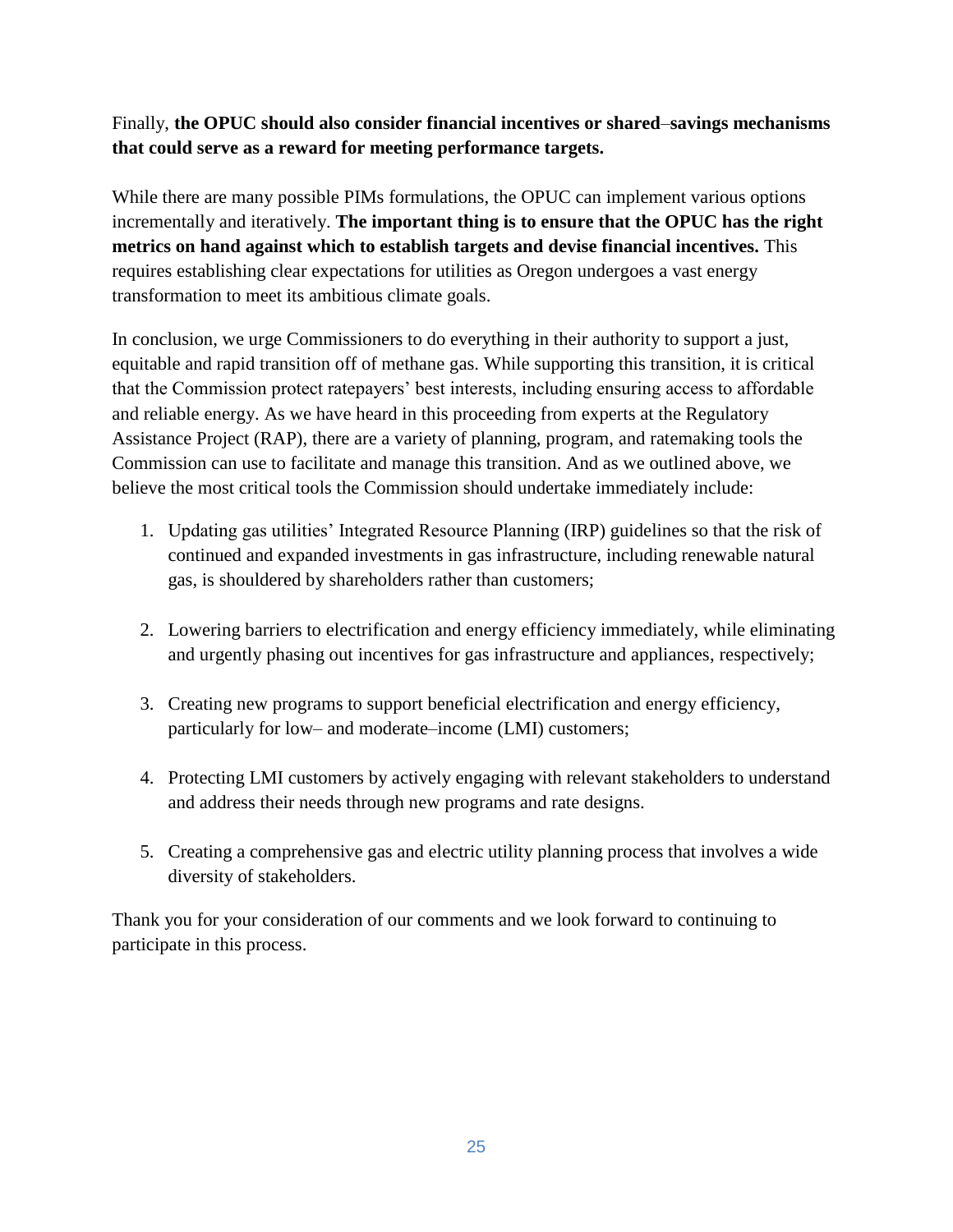#### *Signed,*

Patty Hine President 350 EUGENE

Nick Caleb Climate and Energy Attorney BREACH COLLECTIVE

Meredith Connolly Oregon Director CLIMATE SOLUTIONS

Greer Ryan Clean Buildings Policy Manager CLIMATE SOLUTIONS

Erin Saylor Staff Attorney COLUMBIA RIVERKEEPER

Charity Fain Executive Director COMMUNITY ENERGY PROJECT

Alma Pinto Climate Justice Associate COMMUNITY ENERGY PROJECT

Wendy Woods, PhD Coordinator ELECTRIFY CORVALLIS

Brian Stewart Founder ELECTRIFY NOW Carra Sahler Staff Attorney GREEN ENERGY INSTITUTE AT LEWIS & CLARK LAW SCHOOL

Nora Apter Climate Program Director OREGON ENVIRONMENTAL COUNCIL

Julia DeGraw Coalition Director OREGON LEAGUE OF CONSERVATION **VOTERS** 

Dylan Sullivan Senior Scientist NATURAL RESOURCES DEFENSE COUNCIL

Allie Rosenbluth Campaigns Director ROGUE CLIMATE

Rose Monahan Staff Attorney SIERRA CLUB

Jessica Yarnall Loarie Senior Attorney SIERRA CLUB

Oriana Magnera Energy, Climate, & Transportation Manager **VERDE**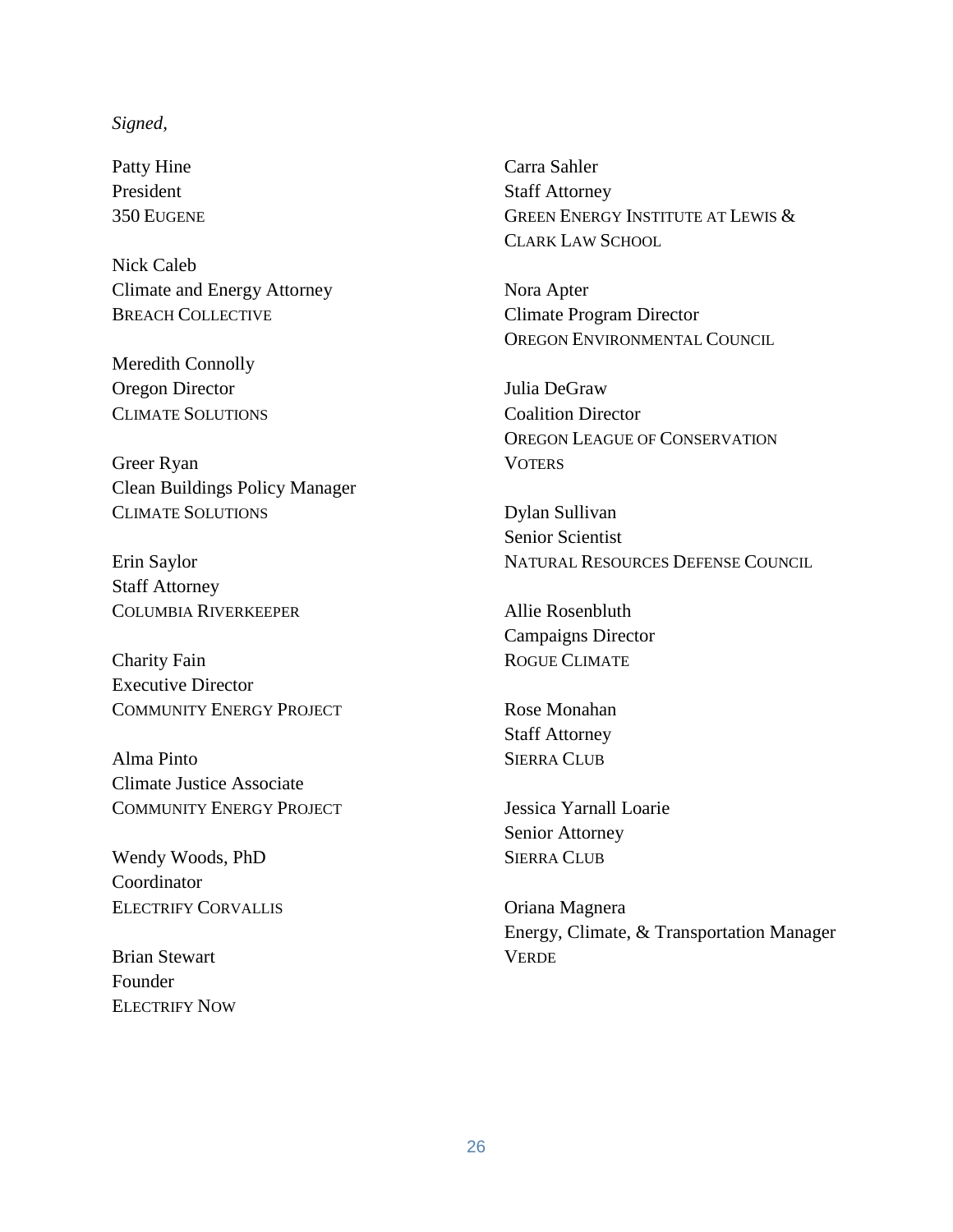**ATTACHMENT 1**

Attachment 1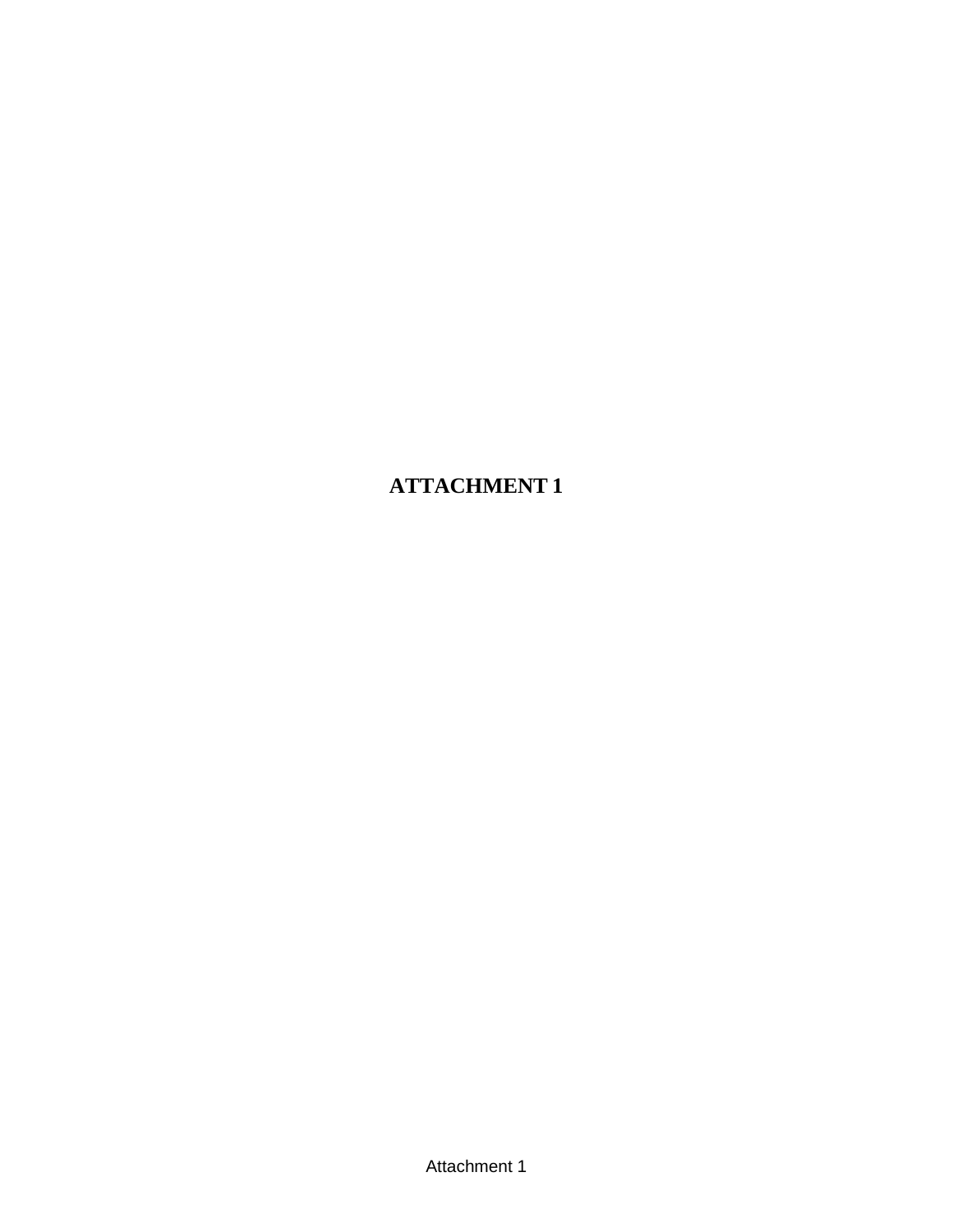## **I. Avista Corporation – Rule No. 15<sup>48</sup> – Gas Main Extensions:**

### Extensions to Individual Applicants

### 1. Free Extension

Gas main extensions will be made by the Company, provided the estimated total cost of the required extension from existing distribution mains to the premises to be served does not exceed three (3) times the estimated annual gross revenue as determined by the Company to be derived from bonafide applicants for such service; provided, however, that the request for service shall be of such permanence as to warrant the expenditure involved.

- 2. Extension Beyond Free Length
	- a. An extension where the estimated cost is more than three (3) times the estimated annual gross revenue shall be constructed by the Company upon fulfillment of the following conditions:
		- i. The execution of a main extension agreement.
		- ii. The applicant or group of applicants shall advance in cash to the Company an amount equal to the difference between the cost of the extension and three (3) times the estimated annual gross revenue times the number of applicants.
	- b. Upon completion of an extension, where an advance is made based on the estimated cost thereof, said advance will be adjusted only where the actual cost is found to be less than the estimated cost.
	- c. The amount advanced hereunder will be subject to refund, without interest, as provided for in Section B.3.
- 3. Method of Refund

 $\overline{a}$ 

The amount advanced in accordance with Section B.2. will be subject to refund in the following manner:

a. A refund will be made for each additional customer connected to an extension for which all advance payments have not been refunded, equal to the amount by which three (3) times the estimated annual revenue exceeds the cost of a construction to serve such additional customer. Where there is a series of extensions, on any of which an advance is still refundable, and the Company makes succeeding free extensions with excess allowances (three (3) times the estimated annual revenue times the number of applicants less the cost of construction to serve), refunds will be made to repay in turn each of such advances which remain refundable beginning with the first series from the original point of supply. When two or more parties make a joint advance on the same extension, refundable amounts will be distributed to these

<sup>48</sup> Avista, Or. Pub. Util. Comm'n Rule No. 15, Gas Main Extensions, *available at* [https://www.myavista.com/-](https://www.myavista.com/-/media/myavista/content-documents/our-rates-and-tariffs/or/or_15.pdf/) [/media/myavista/content-documents/our-rates-and-tariffs/or/or\\_15.pdf/.](https://www.myavista.com/-/media/myavista/content-documents/our-rates-and-tariffs/or/or_15.pdf/)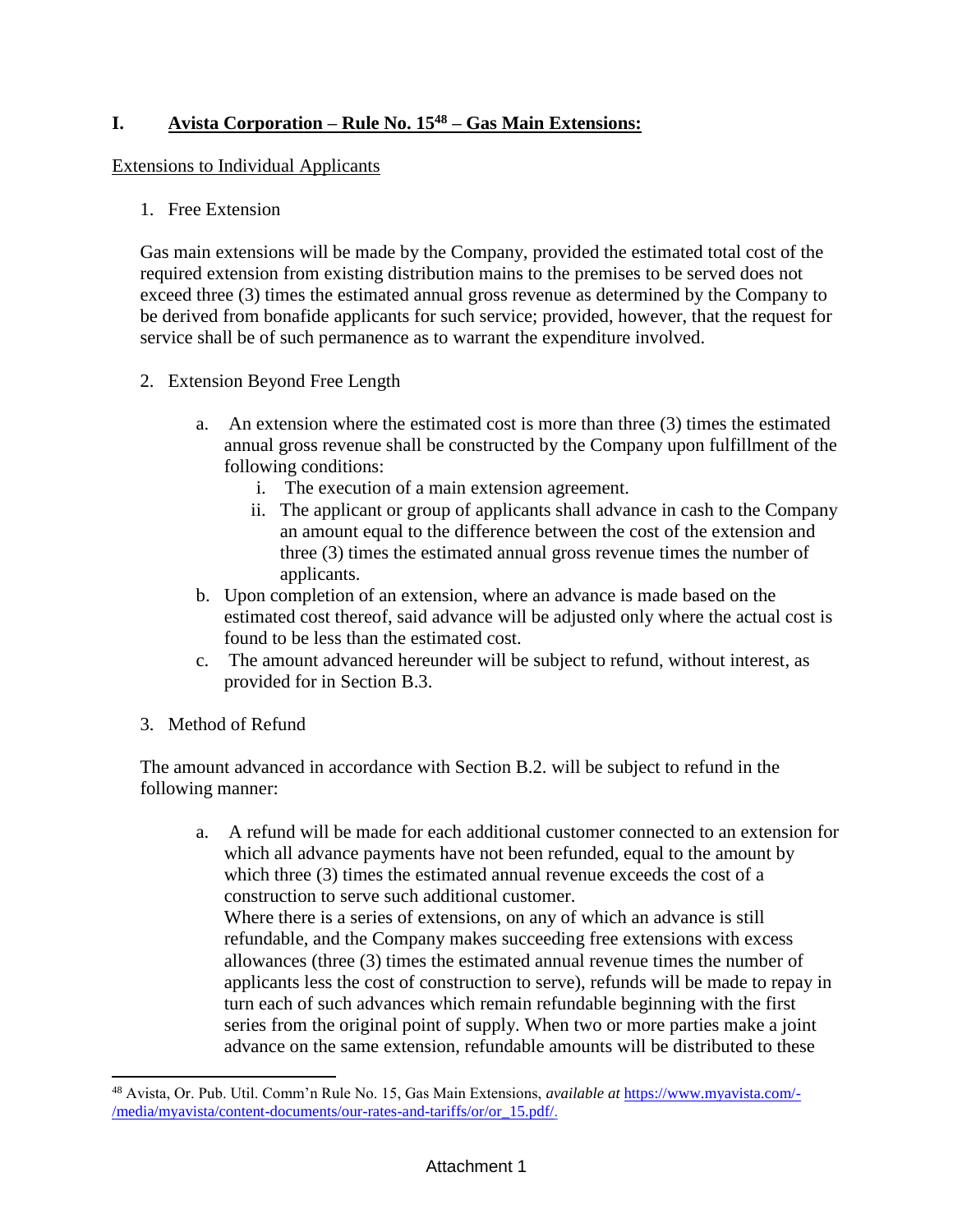parties in the same proportion as their individual advances bear to the total joint advance.

- b. No refunds will be made by the Company on advances, or portions thereof, covering extensions which have been in service more than five (5) years.
- c. Any assignment by a customer of his interest in any part of a cash advance made as above which at the time remains unrefunded, must be made in writing and endorsed by the Company showing the amount still unrefunded, and a copy of such assignment bearing the signature of both the assignor and assignee must be filed with the Company before it shall be effective and binding upon the Company.
- d. Any portion of the cash advance which shall remain in the possession of the Company after the termination of the refunds as above provided for shall become the property of the Company.

\*See Rule No. 15 document for separate formula governing main extensions to subdivisions

## II. **Cascade Natural Gas Corporation – Rule 10**<sup>49</sup> **– Main Installations:**

The Company may require the applicant(s) pay all costs for the main installation that are in excess of the allowance plus 11.7% for federal income taxes. Customer contributions may be subject to refund without interest on the following basis:

- 1. An amount equal to four and one-half (4-1/2) times the estimated annual gross margin (gross revenue less cost of gas) to be derived from each additional customer, in excess of the number of customers on which the advance was predicated, whose service line is connected directly to the main extension upon which the advance was made. Such refund shall be granted within thirty (30) days of setting of a meter for such additional customer or customers.
- 2. An additional amount determined at the end of the fifth year asfollows:
	- a. Actual therms billed for the five-year period to the customer or customers upon which the advance was predicated XXXX
	- b. Less estimated annual therms used in calculating the advance\* (5) XXXX
	- c. Difference XXXX

 $\overline{a}$ 

If (c) is a positive number, an additional refund shall be calculated by multiplying (c) by the gross margin per therm employed in determining the original free footage allowance:

3. Refund or refunds in total shall not exceed the total amount advanced. If the total advanced has not been fully refunded within five (5) years of the date the advance was received by the Company, any remaining unrefunded amount shall become the property of the Company.

<sup>49</sup> Cascade Natural Gas, Or. Pub. Util. Comm'n Rule No. 10, Main Installations, *available at*  [https://www.cngc.com/wp-content/uploads/PDFs/Rates-Tariffs/Oregon/10-main-installations.pdf.](https://www.cngc.com/wp-content/uploads/PDFs/Rates-Tariffs/Oregon/10-main-installations.pdf)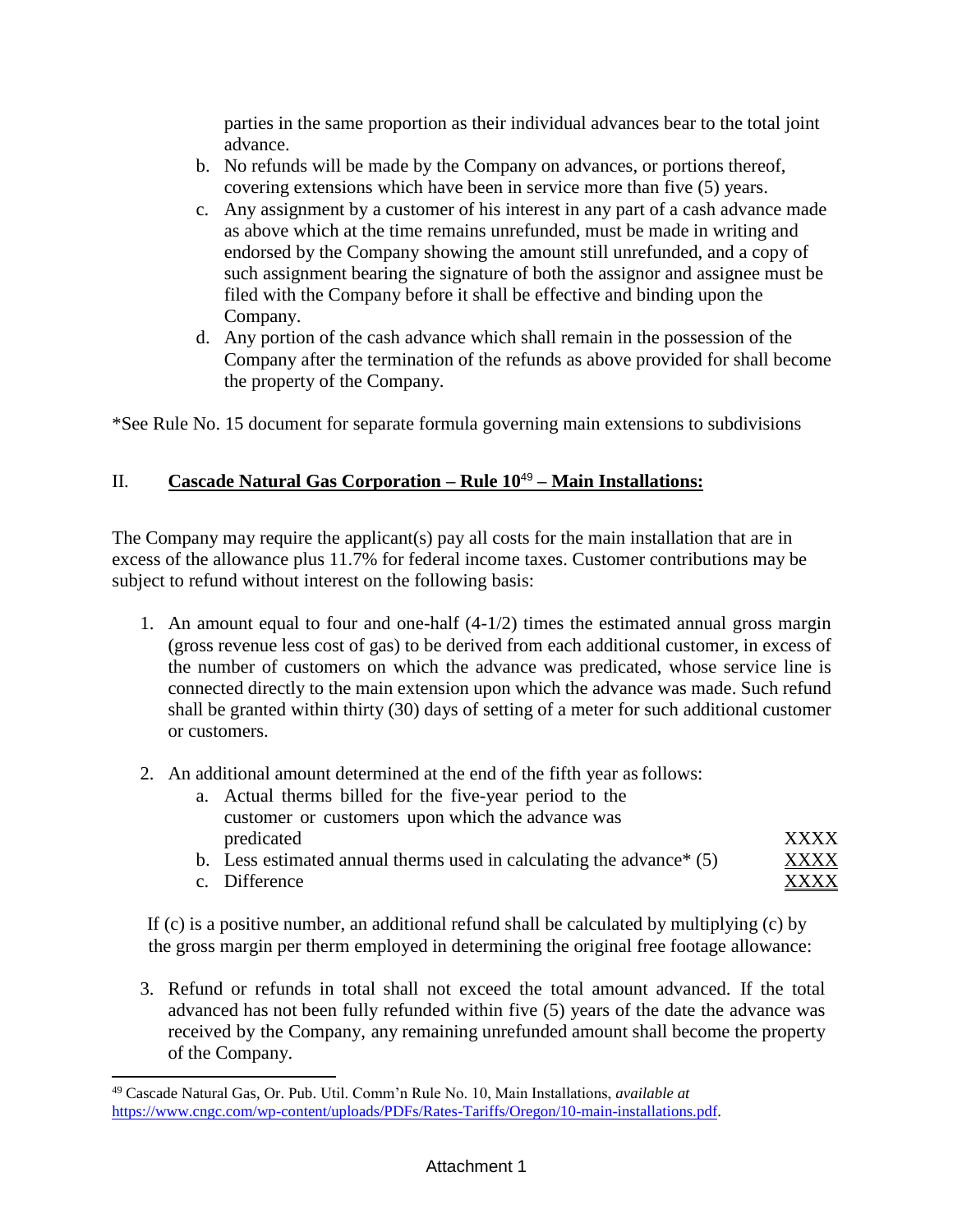4. When two (2) or more parties make a joint advance on the same extension, refund amounts which become payable will be allocated to such parties in proportion to the amounts advanced by the party.

All facilities installed under this rule shall be the property of and under the control of the Company at all times and may be extended to serve other customers at the option of the Company.

## III. **Northwest Natural Gas Company – Schedule X**<sup>50</sup>

### **a. Construction Allowance**

The Construction Allowance **per residential dwelling** is based upon the gas-fired appliances to be installed, as set forth in the table below:

| Category      | Description                                                                                                                                                                                                                                                                                                                               | <b>Notes</b>   | Construction<br>Allowance (per<br>Premise) |
|---------------|-------------------------------------------------------------------------------------------------------------------------------------------------------------------------------------------------------------------------------------------------------------------------------------------------------------------------------------------|----------------|--------------------------------------------|
| A             | Primary Natural Gas space heating (does not apply<br>to centralized space heating that serves multiple<br>units)                                                                                                                                                                                                                          | 1              | \$2,875                                    |
| B             | Primary Natural Gas water heat (does not apply to<br>centralized water heating that serves multiple units)<br>Natural Gas heating fireplace for primary space<br>heating Natural Gas wall heat for primary space<br>heating                                                                                                               | 2              | \$2,100                                    |
| $\mathcal{C}$ | Range, Cook top, Clothes dryer                                                                                                                                                                                                                                                                                                            | 3              | \$850                                      |
| $\mathbf D$   | Gas barbecue, log lighter, gas log, tiki torch, Bunsen<br>burner, pool, spa, or hot tub water heaters, standby<br>space heating equipment including but not limited to<br>natural gas back-up to electric heat pumps; non-<br>primary space or water heat equipment; equipment<br>installed in a detached<br>garage, shop, or outbuilding | $\overline{4}$ | \$0                                        |

1. Alone or in combination with any additional Category A-D gas-fired appliances.

- 2. Alone or in combination with any additional Category B-D gas-fired appliances.
- 3. Alone or in combination with any additional Category C-D gas-fired appliances.
- 4. Alone or in combination with any additional Category D gas-fired appliances.

<sup>50</sup> NW Natural, Or. Pub. Util. Comm'n Schedule X, Distribution Facilities Extensions for Applicant-Requested Services and Mains, *available at* [https://www.nwnatural.com/-/media/nwnatural/pdfs/oregon-tariff-book--](https://www.nwnatural.com/-/media/nwnatural/pdfs/oregon-tariff-book---schedule/25xai.pdf?la=en&hash=16907AF6540316071184DEAA781AEBF5) [schedule/25xai.pdf?la=en&hash=16907AF6540316071184DEAA781AEBF5.](https://www.nwnatural.com/-/media/nwnatural/pdfs/oregon-tariff-book---schedule/25xai.pdf?la=en&hash=16907AF6540316071184DEAA781AEBF5)